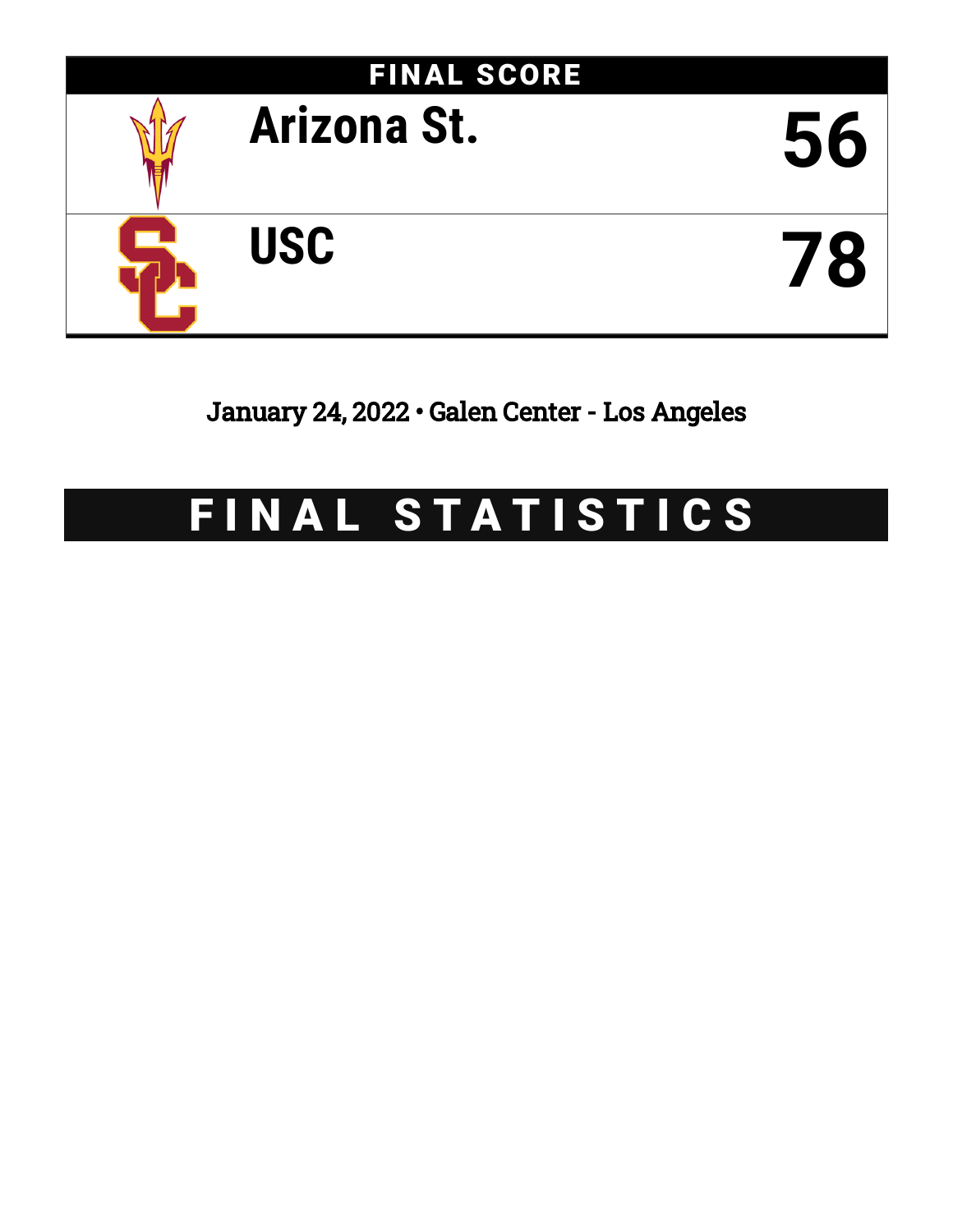### **Official Box Score Arizona St. vs USC Game Totals -- Final Statistics January 24, 2022 at Galen Center - Los Angeles**



## **Arizona St. 56**

| No.     | Plaver                  | S  | Pts             | FG       | 3FG      | FT      | OR | DR           | TR | PF       | A              | TO       | <b>BIK</b>   | Stl      | Min        | $+/-$        |
|---------|-------------------------|----|-----------------|----------|----------|---------|----|--------------|----|----------|----------------|----------|--------------|----------|------------|--------------|
| 00      | HORNE, DJ               | G  | 14              | $5 - 15$ | $3 - 10$ | $1 - 1$ | 0  | 1            |    | 3        | 2              | 3        | 0            | 3        | 33         | $-12$        |
| 02      | <b>GRAHAM, JALEN</b>    | F. | 15 <sup>1</sup> | $7 - 14$ | $0 - 1$  | $1 - 1$ | 3  | 4            | 7  | 3        | $\overline{2}$ | 2        | $\mathbf{0}$ | 3        | 35         | $-20$        |
| 03      | <b>JACKSON, MARREON</b> | G  | 21              | $8 - 18$ | $5 - 12$ | $0 - 0$ | 0  | 3            | 3  |          |                | 2        | 0            | 1        | 36         | $-18$        |
| 14      | <b>BOAKYE, ENOCH</b>    | C  | $\Omega$        | $0 - 1$  | $0 - 0$  | $0 - 0$ |    | $\mathbf{1}$ | 2  | 4        | $\mathbf{0}$   | $\Omega$ | 1            | $\Omega$ | 14         | $\mathbf{0}$ |
| 32      | GAFFNEY, ALONZO         | F  | 0               | $0 - 2$  | $0 - 2$  | $0 - 0$ |    | 4            | 5  | 4        |                | 0        | 2            | 0        | 26         | -9           |
| 01      | MUHAMMAD, LUTHER        | G  | 6               | $2-9$    | $0 - 2$  | $2 - 3$ | 2  | 2            | 4  | 3        | 2              | $\Omega$ | $\Omega$     |          | 23         | $-29$        |
| 11      | HURLEY, BOBBY           | G  | $\Omega$        | $0 - 0$  | $0 - 0$  | $0 - 0$ | 0  | 0            | 0  | 0        | 0              | 0        | $\Omega$     | 0        | 1          | -1           |
| $12 \,$ | <b>BURNO, MICAH</b>     | G  | $\Omega$        | $0 - 0$  | $0 - 0$  | $0 - 0$ | 0  | $\Omega$     | 0  | 0        | $\mathbf{0}$   | $\Omega$ | $\Omega$     | $\Omega$ | 1          | -1           |
| 15      | OLMSTED, JOHN           | F  | $\Omega$        | $0 - 0$  | $0 - 0$  | $0 - 0$ | 0  | 0            | 0  | 0        | 0              | 0        | 0            | 0        | 1          | $-4$         |
| 55      | NEAL, JAMIYA            | F. | $\Omega$        | $0 - 5$  | $0 - 3$  | $0 - 0$ | 0  | 1            | 1  | 0        | $\overline{2}$ | $\Omega$ | $\Omega$     | 1        | 29         | $-16$        |
|         | <b>TEAM</b>             |    |                 |          |          |         | 0  | 1            |    | $\Omega$ |                | 1        |              |          |            |              |
|         | <b>TOTALS</b>           |    | 56              | 22-64    | $8 - 30$ | $4 - 5$ |    | 17           | 24 | 18       | 10             | 8        | 3            | 9        | <b>200</b> |              |
|         |                         |    |                 |          |          |         |    |              |    |          |                |          |              |          |            |              |

| <b>Shooting By Period</b><br>Period | FG        | FG%        | 3FG      | 3FG%     | FT      | FT%   | Deadball Rebounds: 1,1<br>Last FG: 2nd-00:03               |
|-------------------------------------|-----------|------------|----------|----------|---------|-------|------------------------------------------------------------|
| 1st Half                            | 10-35     | <b>29%</b> | $3 - 14$ | 21%      | $1 - 1$ | 100%  | Biggest Run: 10-0                                          |
| 2nd Half                            | $12 - 29$ | 41%        | $5 - 16$ | 31%      | $-3-4$  | 75%   | Largest lead: By 12 at 1st-06:19<br>Technical Fouls: None. |
| Game                                | $22 - 64$ | 34.4%      | $8 - 30$ | $26.7\%$ | $4 - 5$ | 80.0% |                                                            |

# **USC 78**

| No. | Player                   | S | <b>Pts</b>      | FG       | 3FG       | <b>FT</b> | 0 <sub>R</sub> | <b>DR</b>      | TR             | <b>PF</b> | A              | TO | <b>Blk</b>   | Stl      | Min         | $+/-$        |
|-----|--------------------------|---|-----------------|----------|-----------|-----------|----------------|----------------|----------------|-----------|----------------|----|--------------|----------|-------------|--------------|
| 00  | ELLIS, BOOGIE            | G | 2               | 1-9      | $0 - 4$   | $0-0$     |                |                | 2              |           | 2              |    | 0            | 0        | 20          | 4            |
| 01  | GOODWIN, CHEVEZ          | F | 12              | $5 - 8$  | $0 - 0$   | $2 - 3$   | 2              | 6              | 8              | 2         | 2              | 2  | 0            | 0        | 21          | 4            |
| 03  | MOBLEY, ISAIAH           | F | 12              | $4 - 9$  | $2 - 4$   | $2 - 2$   | 3              | 4              | 7              | 0         | 2              |    | 0            |          | 29          | 16           |
| 13  | PETERSON, DREW           | G | 16              | $6 - 8$  | $2 - 3$   | $2 - 4$   | 1              | 7              | 8              |           | $\overline{2}$ | 3  | $\mathbf{0}$ |          | 27          | 17           |
| 20  | ANDERSON, ETHAN          | G | $\Omega$        | $0 - 2$  | $0 - 0$   | $0 - 0$   | 2              | 2              | 4              |           | 1              | 3  |              | 0        | 17          | $-4$         |
| 02  | JOHNSON, KOBE            | F | 3               | $1 - 2$  | $1 - 2$   | $0 - 0$   | $\Omega$       | 3              | 3              | 2         | 5              | 1  |              | 1        | 19          | 20           |
| 04  | THOMAS, MALIK            | G | 1               | $0 - 0$  | $0 - 0$   | $1 - 2$   | $\Omega$       | 0              | $\Omega$       |           | $\Omega$       | 0  | $\Omega$     |          | 3           | 1            |
| 05  | <b>WHITE, ISAIAH</b>     | G | 6               | $1 - 3$  | $0 - 1$   | $4 - 4$   | $\mathbf{0}$   | $\overline{2}$ | $\overline{2}$ |           | 1              | 1  | 0            |          | 14          | 11           |
| 12  | COULIBALY, BOUBACAR      | F | 3               | $1-2$    | $0 - 0$   | $1 - 2$   | 2              | 1              | 3              | 2         | 1              | 0  |              | 0        | 8           | 4            |
| 15  | <b>BROOKER, ZACH</b>     | G | 0               | $0 - 0$  | $0 - 0$   | $0 - 0$   | $\Omega$       | 0              | $\mathbf{0}$   | 0         | 0              | 0  | 0            | 0        | $\mathbf 1$ | 1            |
| 21  | DIXON-WATERS, REESE      | G | 8               | $2 - 5$  | $2 - 3$   | $2 - 2$   | $\mathbf{1}$   | 1              | $\overline{2}$ | 0         | 1              | 2  | 0            | 0        | 18          | 22           |
| 23  | AGBONKPOLO, MAX          | F | 12 <sup>°</sup> | $5-9$    | $2 - 3$   | $0 - 0$   | 3              | 3              | 6              | 0         | $\Omega$       | 2  | 0            | 0        | 16          | 12           |
| 30  | <b>HORNERY, HARRISON</b> | F | 0               | $0 - 1$  | $0 - 1$   | $0-0$     | $\Omega$       | 0              | $\mathbf{0}$   | 0         | 0              | 0  | $\Omega$     |          | 4           | 0            |
| 32  | PARRIS, REGGIE           | F | 0               | $0 - 0$  | $0 - 0$   | $0 - 0$   | $\Omega$       | 0              | $\Omega$       |           | $\Omega$       | 0  | $\mathbf{0}$ | $\Omega$ | 1           | $\mathbf{1}$ |
| 55  | ROSS, AMAR               | G | 3               | $1 - 1$  | $1 - 1$   | $0 - 0$   | $\Omega$       | $\overline{2}$ | $\overline{2}$ | $\Omega$  | $\Omega$       | 0  | 0            | $\Omega$ |             | 1            |
|     | TEAM                     |   |                 |          |           |           | 0              | 2              | 2              | 0         |                | 0  |              |          |             |              |
|     | <b>TOTALS</b>            |   |                 | 78 27-59 | $10 - 22$ | $14 - 19$ | 15             | 34             | 49             | 12        | 17             | 16 | 3            |          | 6 200       |              |

| Game                                | $27 - 59$ | 45.8% | $10 - 22$ | 45.5% | 14-19     | 73.7% |
|-------------------------------------|-----------|-------|-----------|-------|-----------|-------|
| 2nd Half                            | 16-31     | 52%   | 4-8       | 50%   | $11 - 14$ | 79%   |
| 1st Half                            | $11 - 28$ | 39%   | հ-14      | 43%   | $3-5$     | 60%   |
| <b>Shooting By Period</b><br>Period | FG        | FG%   | 3FG       | 3FG%  | FТ        | FT%   |

*Deadball Rebounds:* 4,1 *Last FG:* 2nd-00:31 *Biggest Run:* 16-0 *Largest lead:* By 25 at 2nd-00:31 *Technical Fouls:* #01 GOODWIN (Admin Technical) @ 2nd - 09:02;

| Game Notes:                                                               | <b>Score</b>                             | 1st | 2nd             | тот | <b>Points</b>     | ASU            | <b>USC</b>     |
|---------------------------------------------------------------------------|------------------------------------------|-----|-----------------|-----|-------------------|----------------|----------------|
| Officials: Michael Irving, Mike Scyphers, D.G. Nelson<br>Attendance: 2438 | ASU                                      | 24  | 32              | 56  | In the Paint      | 22             | 30             |
|                                                                           | USC                                      | 31  | 47              | 78  | Off Turns         | 10             |                |
| Start Time: 11:11 PM ET                                                   |                                          |     |                 |     | 2nd Chance        |                |                |
| End Time: 01:07 AM ET<br>Game Duration: 1:56                              | ASU led for 14:45. USC led for 23:31.    |     |                 |     | <b>Fast Break</b> |                | 12             |
| Conference Game:                                                          | Game was tied for 1:41.<br>Times tied: 2 |     | Lead Changes: 1 |     | Bench             |                | 36             |
|                                                                           |                                          |     |                 |     | Per Poss          | 0.862<br>24/65 | 1.182<br>34/66 |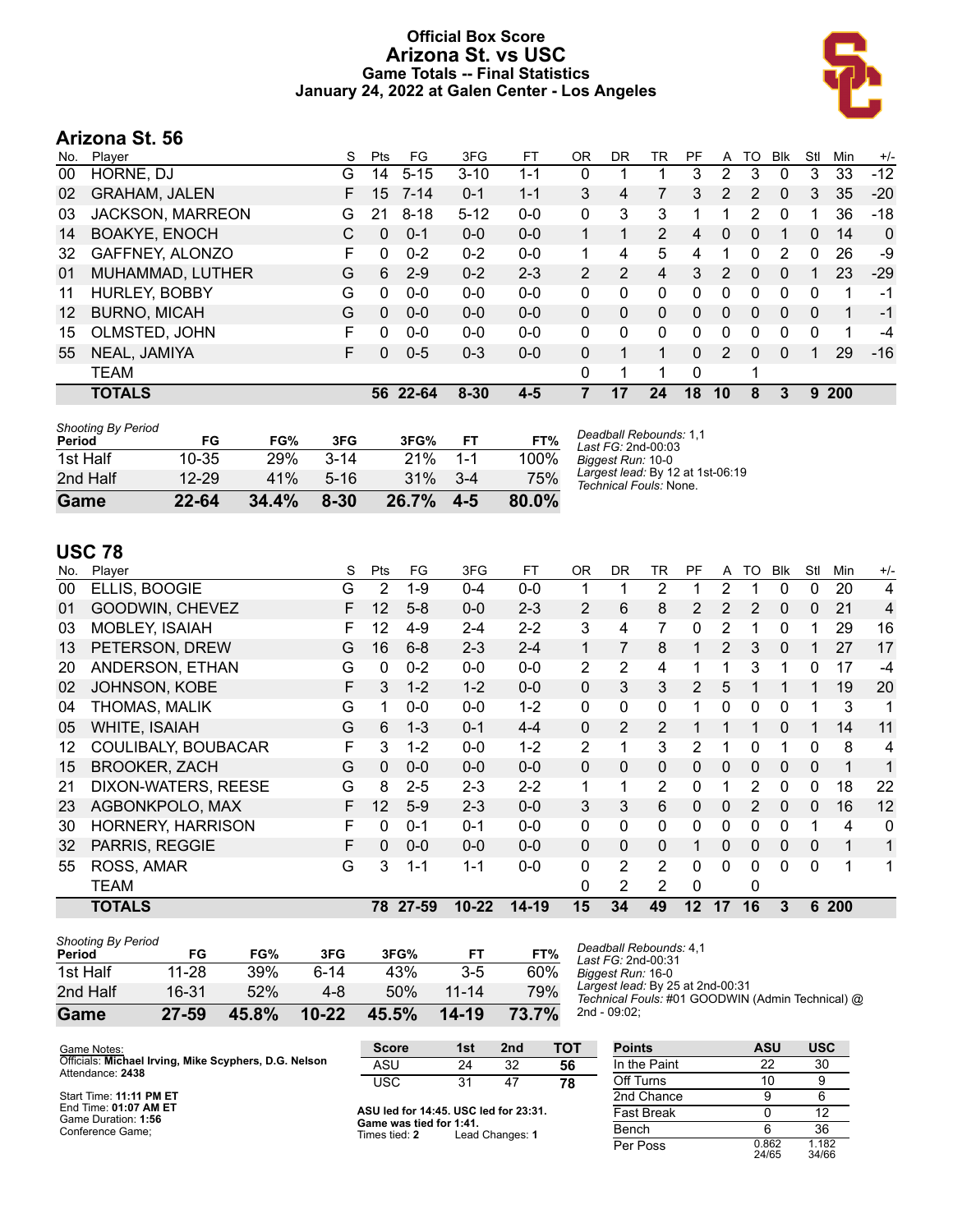### **Official Box Score Arizona St. vs USC First Half Statistics Only January 24, 2022 at Galen Center - Los Angeles**



# **Arizona St. 24**

| No.               | Player               | S  | <b>Pts</b> | FG       | 3FG      | <b>FT</b> | <b>OR</b>      | <b>DR</b> | <b>TR</b>      | PF            | A        | <b>TO</b> | <b>Blk</b>   | Stl | Min          | $+/-$        |
|-------------------|----------------------|----|------------|----------|----------|-----------|----------------|-----------|----------------|---------------|----------|-----------|--------------|-----|--------------|--------------|
| 00                | HORNE, DJ            | G  | 5          | 2-7      | $1 - 4$  | $0-0$     | 0              |           |                | 2             | 2        |           |              |     | 18           | $-4$         |
| 02                | <b>GRAHAM, JALEN</b> | F. | 9          | $4-9$    | $0 - 0$  | $1 - 1$   | $\overline{2}$ | 2         | 4              | 0             |          | 0         | 0            | 2   | 18           | $-6$         |
| 03                | JACKSON, MARREON     | G  | 10         | $4 - 13$ | $2 - 8$  | $0 - 0$   | 0              | 2         | 2              |               | 0        | 0         | 0            |     | 17           | -4           |
| 14                | <b>BOAKYE, ENOCH</b> | C  | 0          | $0 - 1$  | $0 - 0$  | $0 - 0$   |                | 1         | $\overline{2}$ | $\mathcal{P}$ | 0        | $\Omega$  | $\mathbf{0}$ | 0   | 7            | 7            |
| 32                | GAFFNEY, ALONZO      | F. | 0          | $0 - 1$  | $0 - 1$  | $0 - 0$   | 0              | 2         | 2              | 0             | 0        | 0         | 2            | 0   | 14           | $-2$         |
| 01                | MUHAMMAD, LUTHER     | G  | $\Omega$   | $0 - 3$  | $0 - 0$  | $0 - 0$   |                | 2         | 3              | 2             |          | 0         | $\Omega$     |     | 13           | $-14$        |
| 11                | <b>HURLEY, BOBBY</b> | G  | 0          | $0 - 0$  | $0 - 0$  | $0 - 0$   | 0              | 0         | $\Omega$       | 0             | 0        | 0         | 0            | 0   | 0            | $\mathbf{0}$ |
| $12 \overline{ }$ | <b>BURNO, MICAH</b>  | G  | $\Omega$   | $0 - 0$  | $0 - 0$  | $0 - 0$   | 0              | 0         | $\Omega$       | 0             | 0        | $\Omega$  | $\Omega$     | 0   | $\mathbf{0}$ | 0            |
| 15                | OLMSTED, JOHN        | F. | 0          | $0 - 0$  | $0 - 0$  | $0 - 0$   | 0              | 0         | $\Omega$       | 0             | 0        | 0         | 0            | 0   | $\Omega$     | -3           |
| 55                | NEAL, JAMIYA         | F. | $\Omega$   | $0 - 1$  | $0 - 1$  | $0 - 0$   | $\Omega$       | $\Omega$  | $\Omega$       | $\Omega$      | $\Omega$ | $\Omega$  | $\Omega$     | 1   | 12           | $-9$         |
|                   | <b>TEAM</b>          |    |            |          |          |           | 0              | 0         | $\Omega$       | $\mathbf{0}$  |          | 0         |              |     |              |              |
|                   | <b>TOTALS</b>        |    |            | 24 10-35 | $3 - 14$ | 1-1       | 4              | 10        | 14             |               | 4        | 1         | 2            | 6   | 100          |              |
|                   |                      |    |            |          |          |           |                |           |                |               |          |           |              |     |              |              |

| <b>Shooting By Period</b><br>Period | FG        | FG%   | 3FG      | 3FG%  | <b>FT</b> | FT%      | Deadball Rebounds: 1,1<br>Last FG Half: ASU 2nd-00:03 |
|-------------------------------------|-----------|-------|----------|-------|-----------|----------|-------------------------------------------------------|
| 1st Half                            | 10-35     | 29%   | $3 - 14$ | 21%   | 1.1       | 100%     |                                                       |
| Game                                | $22 - 64$ | 34.4% | $8 - 30$ | 26.7% | $4-5$     | $80.0\%$ |                                                       |

# **USC 31**

| No. | Player                   | S | <b>Pts</b> | FG       | 3FG      | <b>FT</b> | <b>OR</b>      | <b>DR</b>    | TR           | PF           | A        | <b>TO</b> | <b>Blk</b>   | Stl          | Min          | $+/-$          |
|-----|--------------------------|---|------------|----------|----------|-----------|----------------|--------------|--------------|--------------|----------|-----------|--------------|--------------|--------------|----------------|
| 00  | ELLIS, BOOGIE            | G | 2          | 1-6      | $0 - 3$  | $0 - 0$   | 0              |              |              |              | 2        |           | 0            | 0            | 14           | 3              |
| 01  | GOODWIN, CHEVEZ          | F | 3          | $1 - 3$  | $0 - 0$  | $1 - 1$   | 1              | 4            | 5            | 2            |          | 2         | $\mathbf{0}$ | 0            | 13           | 2              |
| 03  | MOBLEY, ISAIAH           | F | 8          | $3-6$    | $2 - 3$  | $0 - 0$   | 3              | 3            | 6            | 0            | 2        |           | 0            | 0            | 18           | $\overline{7}$ |
| 13  | PETERSON, DREW           | G | 9          | $3-5$    | $1 - 2$  | $2 - 4$   | $\Omega$       | 6            | 6            |              | 1        | 2         | $\mathbf{0}$ |              | 16           | 9              |
| 20  | ANDERSON, ETHAN          | G | 0          | $0 - 2$  | $0 - 0$  | $0 - 0$   | $\overline{2}$ | 1            | 3            | $\mathbf{0}$ | 0        |           |              | 0            | 10           | $-5$           |
| 02  | JOHNSON, KOBE            | F | 3          | $1 - 2$  | $1 - 2$  | $0 - 0$   | $\Omega$       | 3            | 3            |              | 1        | 0         |              | $\Omega$     | 10           | 6              |
| 04  | THOMAS, MALIK            | G | 0          | $0 - 0$  | $0 - 0$  | $0 - 0$   | $\Omega$       | $\mathbf{0}$ | $\Omega$     | $\Omega$     | 0        | 0         | $\mathbf{0}$ | $\Omega$     | $\mathbf{0}$ | $\mathbf{0}$   |
| 05  | <b>WHITE, ISAIAH</b>     | G | 0          | $0 - 0$  | $0 - 0$  | $0 - 0$   | $\Omega$       | $\Omega$     | $\mathbf{0}$ | $\Omega$     | $\Omega$ | 0         | $\mathbf{0}$ | $\Omega$     | 3            | $-2$           |
| 12  | COULIBALY, BOUBACAR      | F | 0          | $0-0$    | $0-0$    | $0 - 0$   | $\mathbf{0}$   | 0            | $\mathbf{0}$ | 0            | 0        | 0         | 0            | $\Omega$     | 0            | 0              |
| 15  | <b>BROOKER, ZACH</b>     | G | 0          | $0 - 0$  | $0 - 0$  | $0 - 0$   | $\mathbf{0}$   | 0            | $\mathbf{0}$ | 0            | 0        | 0         | 0            | 0            | $\mathbf 0$  | 0              |
| 21  | DIXON-WATERS, REESE      | G | 6          | $2 - 3$  | $2 - 3$  | $0 - 0$   | $\Omega$       | 0            | $\mathbf{0}$ | 0            | 0        |           | $\Omega$     | 0            | 10           | 16             |
| 23  | AGBONKPOLO, MAX          | F | 0          | $0 - 1$  | $0 - 1$  | $0 - 0$   | $\Omega$       | 1            | 1            | $\Omega$     | $\Omega$ | 2         | $\Omega$     | $\Omega$     | 5            | $-1$           |
| 30  | <b>HORNERY, HARRISON</b> | F | 0          | $0 - 0$  | $0 - 0$  | $0 - 0$   | $\Omega$       | $\mathbf{0}$ | $\mathbf{0}$ | 0            | 0        | 0         | $\Omega$     | $\Omega$     | $\mathbf{0}$ | 0              |
| 32  | PARRIS, REGGIE           | F | 0          | $0-0$    | $0-0$    | $0-0$     | $\Omega$       | $\mathbf{0}$ | $\mathbf{0}$ | $\Omega$     | $\Omega$ | 0         | $\mathbf{0}$ | $\mathbf{0}$ | $\mathbf{0}$ | 0              |
| 55  | ROSS, AMAR               | G | 0          | $0-0$    | $0-0$    | $0 - 0$   | 0              | $\Omega$     | $\Omega$     | $\Omega$     | $\Omega$ | 0         | $\Omega$     | $\Omega$     | $\mathbf{0}$ | 0              |
|     | TEAM                     |   |            |          |          |           | 0              |              | 1            | 0            |          | 0         |              |              |              |                |
|     | <b>TOTALS</b>            |   |            | 31 11-28 | $6 - 14$ | $3 - 5$   | 6              | 20           | 26           | 5            | 7        | 10        | $\mathbf 2$  | 1            | 100          |                |

| Shooting By Period |           |       |           |       |           |       |
|--------------------|-----------|-------|-----------|-------|-----------|-------|
| Period             | FG        | FG%   | 3FG       | 3FG%  | FТ        | FT%   |
| 1st Half           | $11 - 28$ | 39%   | հ-14      | 43%   | $3-5$     | 60%   |
| Game               | 27-59     | 45.8% | $10 - 22$ | 45.5% | $14 - 19$ | 73.7% |

*Deadball Rebounds:* 4,1 *Last FG Half:* USC 2nd-00:31

| Game Notes:                                                               | <b>Score</b> | 1st | 2 <sub>nd</sub> | TOT | <b>Points (This Period)</b> | <b>ASU</b>     | <b>USC</b>     |
|---------------------------------------------------------------------------|--------------|-----|-----------------|-----|-----------------------------|----------------|----------------|
| Officials: Michael Irving, Mike Scyphers, D.G. Nelson<br>Attendance: 2438 | ASU          | 24  | 32              | 56  | In the Paint                | 10             |                |
|                                                                           | <b>USC</b>   | 31  | 47              | 78  | Off Turns                   |                |                |
| Start Time: 11:11 PM ET                                                   |              |     |                 |     | 2nd Chance                  |                |                |
| End Time: 01:07 AM ET<br>Game Duration: 1:56                              |              |     |                 |     | <b>Fast Break</b>           |                |                |
| Conference Game:                                                          |              |     |                 |     | Bench                       |                |                |
|                                                                           |              |     |                 |     | Per Poss                    | 0.750<br>11/32 | 0.912<br>13/34 |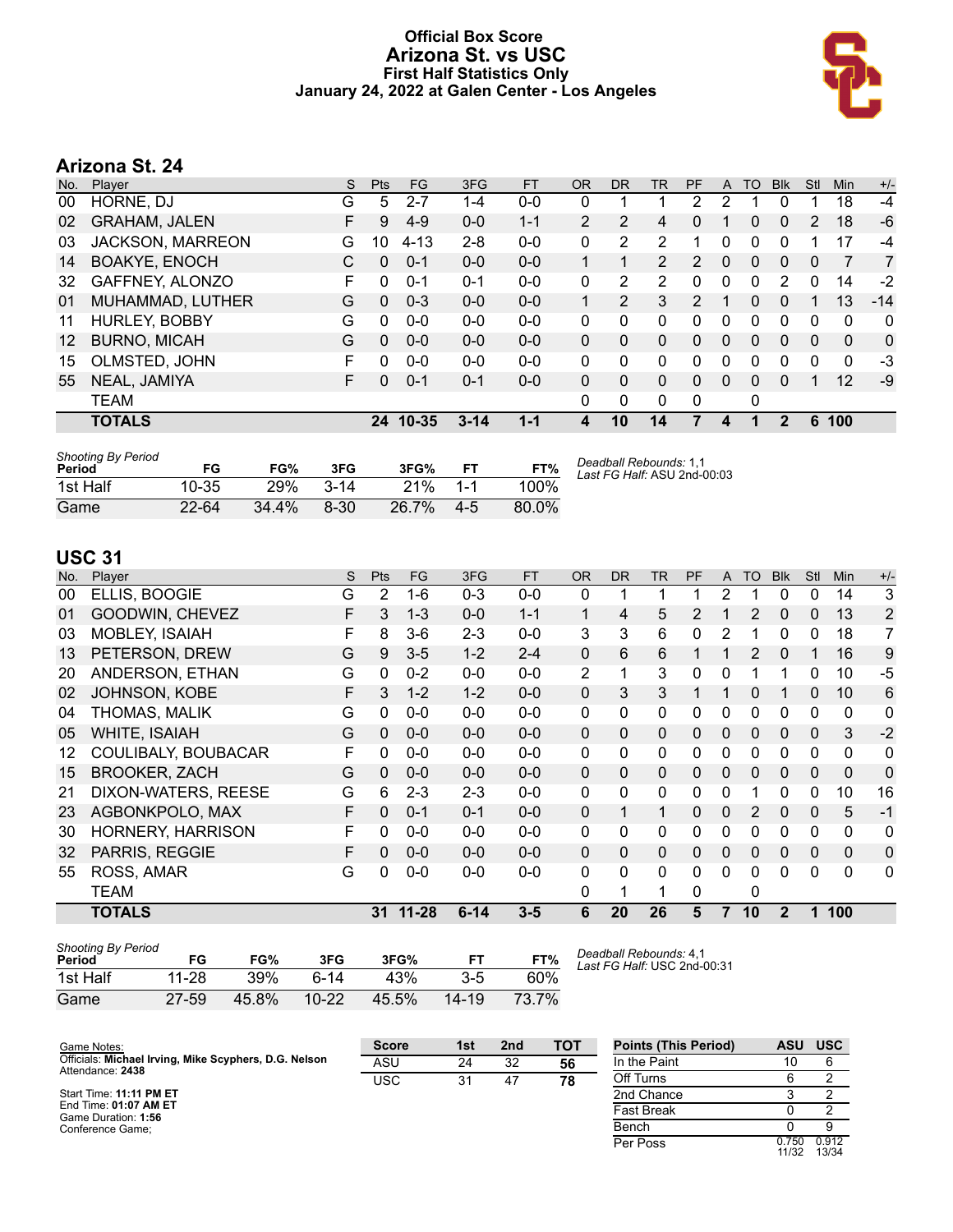#### **Official Play-By-Play Arizona St. vs USC First Half January 24, 2022 at Galen Center - Los Angeles**



#### **Period 1**

<mark>Starters:</mark><br>Arizona St.: 0 HORNE,DJ (G); 2 GRAHAM,JALEN (F); 3 JACKSON,MARREON (G); 14 BOAKYE,ENOCH (C); 32 GAFFNEY,ALONZO (F);<br>USC: 0 ELLIS,BOOGIE (G); 1 GOODWIN,CHEVEZ (F); 3 MOBLEY,ISAIAH (F); 13 PETERSON,DREW (G); 20 A

| Time  | <b>VISITORS: Arizona St.</b>          | <b>Score</b> | <b>Margin</b>  | <b>HOME: USC</b>                       |
|-------|---------------------------------------|--------------|----------------|----------------------------------------|
| 19:46 |                                       |              |                | MISSED JUMPER by ANDERSON, ETHAN       |
| 19:43 | REBOUND (DEF) by BOAKYE, ENOCH        |              |                |                                        |
| 19:31 | GOOD! JUMPER by HORNE, DJ             | $0 - 2$      | V <sub>2</sub> |                                        |
| 19:31 | ASSIST by GRAHAM, JALEN               |              |                |                                        |
| 18:57 |                                       | $2 - 2$      | т              | GOOD! JUMPER by PETERSON, DREW         |
| 18:57 |                                       |              |                | ASSIST by MOBLEY, ISAIAH               |
| 18:36 | GOOD! 3PTR by HORNE, DJ               | $2 - 5$      | $V_3$          |                                        |
| 18:24 |                                       |              |                | TURNOVER (LOSTBALL) by GOODWIN, CHEVEZ |
| 18:24 | STEAL by GRAHAM, JALEN                |              |                |                                        |
| 18:15 | MISSED JUMPER by JACKSON, MARREON     |              |                |                                        |
| 18:15 |                                       |              |                | REBOUND (DEF) by TEAM                  |
| 17:57 |                                       |              |                | MISSED 3PTR by MOBLEY, ISAIAH          |
| 17:54 | REBOUND (DEF) by GRAHAM, JALEN        |              |                |                                        |
| 17:29 | GOOD! 3PTR by JACKSON, MARREON        | $2 - 8$      | $V_6$          |                                        |
| 17:29 | ASSIST by HORNE, DJ                   |              |                |                                        |
| 17:20 |                                       |              |                | MISSED 3PTR by ELLIS, BOOGIE           |
| 17:17 |                                       |              |                | REBOUND (OFF) by ANDERSON, ETHAN       |
| 17:03 |                                       |              |                | MISSED JUMPER by MOBLEY, ISAIAH        |
| 16:59 | REBOUND (DEF) by JACKSON, MARREON     |              |                |                                        |
| 16:39 | MISSED 3PTR by JACKSON, MARREON       |              |                |                                        |
| 16:39 |                                       |              |                |                                        |
|       |                                       |              |                | REBOUND (DEF) by GOODWIN, CHEVEZ       |
| 16:39 | FOUL (PERSONAL) by BOAKYE, ENOCH      |              |                |                                        |
| 16:39 | SUB OUT: BOAKYE, ENOCH                |              |                |                                        |
| 16:39 | SUB IN: MUHAMMAD, LUTHER              |              |                |                                        |
| 16:20 |                                       |              |                | TURNOVER (TRAVEL) by MOBLEY, ISAIAH    |
| 16:05 | MISSED JUMPER by MUHAMMAD, LUTHER     |              |                |                                        |
| 16:03 |                                       |              |                | REBOUND (DEF) by MOBLEY, ISAIAH        |
| 15:59 |                                       |              |                | TURNOVER (BADPASS) by ANDERSON, ETHAN  |
| 15:59 |                                       |              |                |                                        |
| 15:59 |                                       |              |                | SUB OUT: ANDERSON, ETHAN               |
| 15:59 |                                       |              |                | SUB IN: AGBONKPOLO, MAX                |
| 15:47 | MISSED JUMPER by GRAHAM, JALEN        |              |                |                                        |
| 15:44 | REBOUND (OFF) by GRAHAM, JALEN        |              |                |                                        |
| 15:41 | MISSED JUMPER by GRAHAM, JALEN        |              |                |                                        |
| 15:39 |                                       |              |                | REBOUND (DEF) by PETERSON, DREW        |
| 15:33 |                                       |              |                | TURNOVER (BADPASS) by AGBONKPOLO, MAX  |
| 15:33 | STEAL by GRAHAM, JALEN                |              |                |                                        |
| 15:21 | GOOD! LAYUP by JACKSON, MARREON [PNT] | $2 - 10$     | V8             |                                        |
| 15:21 | ASSIST by MUHAMMAD, LUTHER            |              |                |                                        |
| 14:59 |                                       |              |                | TURNOVER (LOSTBALL) by GOODWIN, CHEVEZ |
| 14:59 | STEAL by HORNE, DJ                    |              |                |                                        |
| 14:41 | MISSED 3PTR by HORNE, DJ              |              |                |                                        |
| 14:38 |                                       |              |                | REBOUND (DEF) by MOBLEY, ISAIAH        |
| 14:33 |                                       |              |                | TURNOVER (BADPASS) by ELLIS, BOOGIE    |
| 14:33 |                                       |              |                | SUB OUT: ELLIS, BOOGIE                 |
| 14:33 |                                       |              |                | SUB IN: JOHNSON, KOBE                  |
| 14:20 | GOOD! LAYUP by GRAHAM, JALEN          | $2 - 12$     | $V$ 10         |                                        |
| 13:47 |                                       | $5 - 12$     | V <sub>7</sub> | GOOD! 3PTR by PETERSON, DREW           |
| 13:47 |                                       |              |                | ASSIST by JOHNSON, KOBE                |
| 13:31 | GOOD! 3PTR by JACKSON, MARREON        | $5 - 15$     | $V$ 10         |                                        |
| 13:12 |                                       | $7 - 15$     | V8             | GOOD! JUMPER by GOODWIN, CHEVEZ [PNT]  |
| 13:12 | FOUL (PERSONAL) by MUHAMMAD, LUTHER   |              |                |                                        |
| 13:12 | SUB OUT: MUHAMMAD, LUTHER             |              |                |                                        |
| 13:12 | SUB IN: NEAL, JAMIYA                  |              |                |                                        |
| 13:12 | SUB OUT: GRAHAM, JALEN                |              |                |                                        |
| 13:12 | SUB IN: BOAKYE, ENOCH                 |              |                |                                        |
| 13:12 |                                       | $8 - 15$     | V <sub>7</sub> | GOOD! FT by GOODWIN, CHEVEZ            |
| 13:12 |                                       |              |                | SUB OUT: GOODWIN, CHEVEZ               |
| 13:12 |                                       |              |                | SUB IN: WHITE, ISAIAH                  |
|       |                                       |              |                |                                        |
| 12:49 |                                       |              |                | FOUL (PERSONAL) by JOHNSON, KOBE       |
| 12:31 | MISSED JUMPER by HORNE, DJ            |              |                |                                        |
| 12:28 |                                       |              |                | REBOUND (DEF) by AGBONKPOLO, MAX       |
| 12:07 |                                       |              |                | TURNOVER (LOSTBALL) by PETERSON, DREW  |
| 12:07 | STEAL by JACKSON, MARREON             |              |                |                                        |
| 11:50 | MISSED 3PTR by GAFFNEY, ALONZO        |              |                |                                        |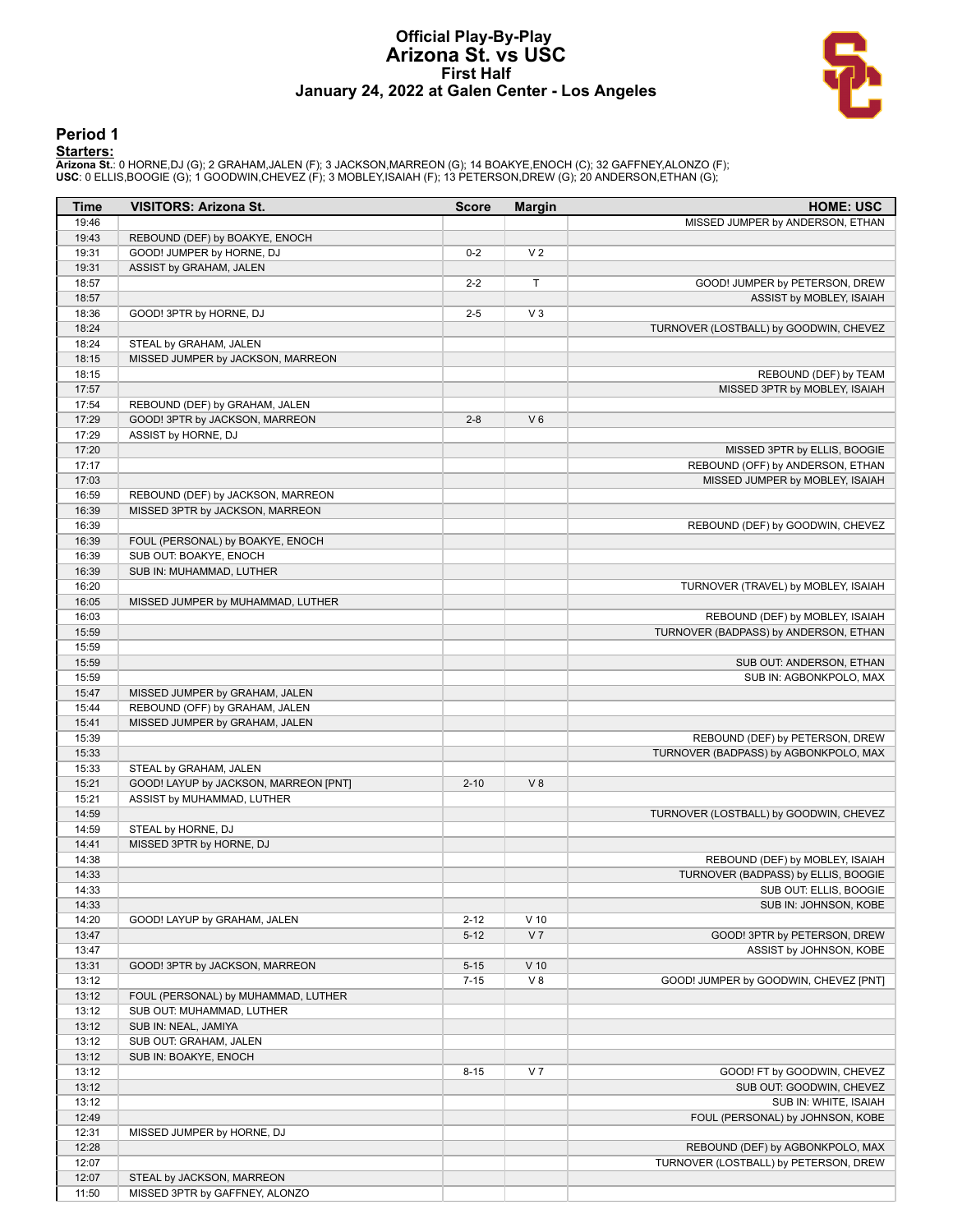| <b>Time</b>    | <b>VISITORS: Arizona St.</b>                                       | <b>Score</b> | <b>Margin</b>   | <b>HOME: USC</b>                                 |
|----------------|--------------------------------------------------------------------|--------------|-----------------|--------------------------------------------------|
| 11:47          |                                                                    |              |                 | REBOUND (DEF) by PETERSON, DREW                  |
| 11:39          |                                                                    |              |                 | MISSED 3PTR by AGBONKPOLO, MAX                   |
| 11:37          | REBOUND (DEF) by TEAM                                              |              |                 |                                                  |
| 11:37          |                                                                    |              |                 | FOUL (PERSONAL) by PETERSON, DREW                |
| 11:37          |                                                                    |              |                 |                                                  |
| 11:37<br>11:37 |                                                                    |              |                 | SUB OUT: PETERSON, DREW<br>SUB IN: ELLIS, BOOGIE |
| 11:37          | SUB OUT: GAFFNEY, ALONZO                                           |              |                 |                                                  |
| 11:37          | SUB IN: GRAHAM, JALEN                                              |              |                 |                                                  |
| 11:19          | MISSED LAYUP by JACKSON, MARREON                                   |              |                 |                                                  |
| 11:15          | REBOUND (OFF) by BOAKYE, ENOCH                                     |              |                 |                                                  |
| 11:14          | MISSED JUMPER by BOAKYE, ENOCH                                     |              |                 |                                                  |
| 11:12          |                                                                    |              |                 | REBOUND (DEF) by MOBLEY, ISAIAH                  |
| 11:01          |                                                                    |              |                 | TURNOVER (BADPASS) by AGBONKPOLO, MAX            |
| 11:01          |                                                                    |              |                 | SUB OUT: AGBONKPOLO, MAX                         |
| 11:01          |                                                                    |              |                 | SUB IN: ANDERSON, ETHAN                          |
| 10:51<br>10:30 | GOOD! LAYUP by JACKSON, MARREON                                    | $8 - 17$     | V <sub>9</sub>  | MISSED JUMPER by ELLIS, BOOGIE                   |
| 10:27          | REBOUND (DEF) by HORNE, DJ                                         |              |                 |                                                  |
| 10:03          | MISSED JUMPER by HORNE, DJ                                         |              |                 |                                                  |
| 10:02          |                                                                    |              |                 | REBOUND (DEF) by TEAM                            |
| 10:02          | FOUL (PERSONAL) by BOAKYE, ENOCH                                   |              |                 |                                                  |
| 10:02          |                                                                    |              |                 | SUB OUT: MOBLEY, ISAIAH                          |
| 10:02          |                                                                    |              |                 | SUB OUT: WHITE, ISAIAH                           |
| 10:02          |                                                                    |              |                 | SUB IN: GOODWIN, CHEVEZ                          |
| 10:02          |                                                                    |              |                 | SUB IN: DIXON-WATERS, REESE                      |
| 10:02          | SUB OUT: HORNE, DJ                                                 |              |                 |                                                  |
| 10:02<br>10:02 | SUB OUT: BOAKYE, ENOCH<br>SUB IN: MUHAMMAD, LUTHER                 |              |                 |                                                  |
| 10:02          | SUB IN: GAFFNEY, ALONZO                                            |              |                 |                                                  |
| 09:44          |                                                                    |              |                 | MISSED 3PTR by ELLIS, BOOGIE                     |
| 09:41          | REBOUND (DEF) by MUHAMMAD, LUTHER                                  |              |                 |                                                  |
| 09:34          | MISSED 3PTR by JACKSON, MARREON                                    |              |                 |                                                  |
| 09:31          |                                                                    |              |                 | REBOUND (DEF) by JOHNSON, KOBE                   |
| 09:24          |                                                                    |              |                 | MISSED 3PTR by JOHNSON, KOBE                     |
| 09:21          |                                                                    |              |                 | REBOUND (OFF) by ANDERSON, ETHAN                 |
| 09:02          |                                                                    |              |                 | MISSED 3PTR by ELLIS, BOOGIE                     |
| 09:00          | REBOUND (DEF) by JACKSON, MARREON                                  |              |                 |                                                  |
| 08:56<br>08:56 | MISSED LAYUP by JACKSON, MARREON                                   |              |                 | BLOCK by ANDERSON, ETHAN                         |
| 08:53          |                                                                    |              |                 | REBOUND (DEF) by JOHNSON, KOBE                   |
| 08:50          |                                                                    |              |                 | MISSED LAYUP by GOODWIN, CHEVEZ                  |
| 08:50          | BLOCK by GAFFNEY, ALONZO                                           |              |                 |                                                  |
| 08:47          | REBOUND (DEF) by MUHAMMAD, LUTHER                                  |              |                 |                                                  |
| 08:28          | MISSED JUMPER by MUHAMMAD, LUTHER                                  |              |                 |                                                  |
| 08:25          |                                                                    |              |                 | REBOUND (DEF) by GOODWIN, CHEVEZ                 |
| 08:16          |                                                                    |              |                 | MISSED 3PTR by DIXON-WATERS, REESE               |
| 08:15          |                                                                    |              |                 | REBOUND (OFF) by TEAM                            |
| 08:15<br>08:15 | FOUL (PERSONAL) by JACKSON, MARREON                                |              |                 | SUB OUT: ELLIS, BOOGIE                           |
| 08:15          |                                                                    |              |                 | SUB OUT: JOHNSON, KOBE                           |
| 08:15          |                                                                    |              |                 | SUB IN: MOBLEY, ISAIAH                           |
| 08:15          |                                                                    |              |                 | SUB IN: PETERSON, DREW                           |
| 08:15          | SUB OUT: JACKSON, MARREON                                          |              |                 |                                                  |
| 08:15          | SUB IN: HORNE, DJ                                                  |              |                 |                                                  |
| 08:13          |                                                                    |              |                 | MISSED JUMPER by PETERSON, DREW                  |
| 08:13          | BLOCK by GAFFNEY, ALONZO                                           |              |                 |                                                  |
| 08:13          |                                                                    |              |                 | REBOUND (OFF) by MOBLEY, ISAIAH                  |
| 08:13          | FOUL (PERSONAL) by MUHAMMAD, LUTHER                                |              |                 |                                                  |
| 08:02<br>07:59 | REBOUND (DEF) by GAFFNEY, ALONZO                                   |              |                 | MISSED LAYUP by ANDERSON, ETHAN                  |
| 07:30          | MISSED JUMPER by GRAHAM, JALEN                                     |              |                 |                                                  |
| 07:28          | REBOUND (OFF) by GRAHAM, JALEN                                     |              |                 |                                                  |
| 07:28          | GOOD! LAYUP by GRAHAM, JALEN                                       | $8 - 19$     | $V$ 11          |                                                  |
| 07:28          |                                                                    |              |                 | FOUL (PERSONAL) by GOODWIN, CHEVEZ               |
| 07:28          |                                                                    |              |                 |                                                  |
| 07:28          | GOOD! FT by GRAHAM, JALEN                                          | $8 - 20$     | V <sub>12</sub> |                                                  |
| 07:16          | FOUL (PERSONAL) by HORNE, DJ                                       |              |                 |                                                  |
| 07:16          |                                                                    |              |                 | MISSED FT by PETERSON, DREW                      |
| 07:16          |                                                                    |              |                 | REBOUND (OFF) by TEAM                            |
| 07:15<br>07:13 |                                                                    |              |                 | MISSED FT by PETERSON, DREW                      |
| 06:54          | REBOUND (DEF) by GAFFNEY, ALONZO<br>MISSED JUMPER by GRAHAM, JALEN |              |                 |                                                  |
| 06:52          |                                                                    |              |                 | REBOUND (DEF) by ANDERSON, ETHAN                 |
| 06:44          |                                                                    |              |                 | MISSED LAYUP by MOBLEY, ISAIAH                   |
| 06:40          |                                                                    |              |                 | REBOUND (OFF) by GOODWIN, CHEVEZ                 |
|                |                                                                    |              |                 |                                                  |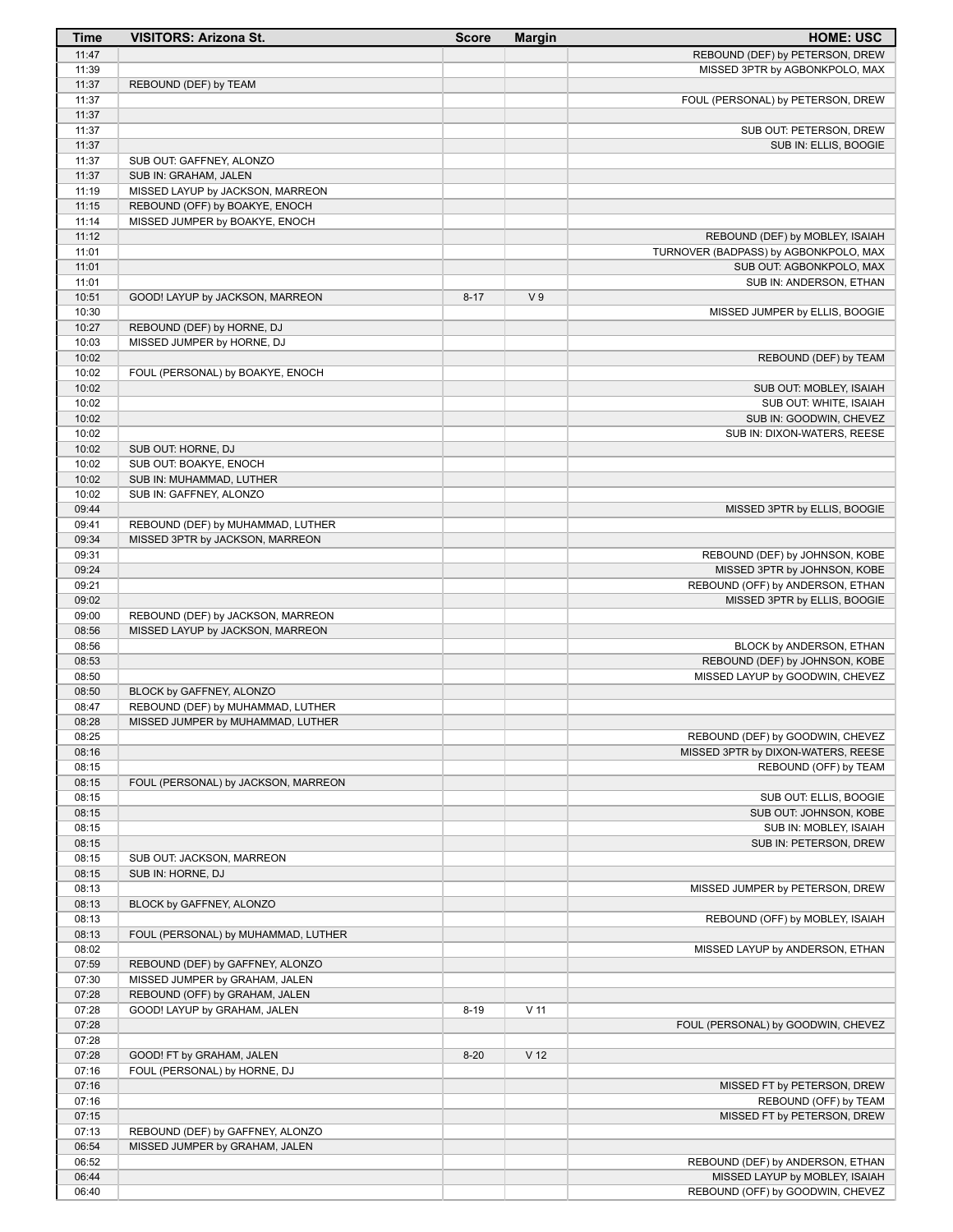| <b>Time</b>    | <b>VISITORS: Arizona St.</b>        | <b>Score</b>       | <b>Margin</b>   | <b>HOME: USC</b>                                              |
|----------------|-------------------------------------|--------------------|-----------------|---------------------------------------------------------------|
| 06:40          |                                     |                    |                 | MISSED LAYUP by GOODWIN, CHEVEZ                               |
| 06:37          |                                     |                    |                 | REBOUND (OFF) by MOBLEY, ISAIAH                               |
| 06:37          |                                     | $10 - 20$          | $V$ 10          | GOOD! DUNK by MOBLEY, ISAIAH                                  |
| 06:19          | GOOD! JUMPER by GRAHAM, JALEN [PNT] | $10 - 22$          | V <sub>12</sub> |                                                               |
| 06:19          | ASSIST by HORNE, DJ                 |                    |                 |                                                               |
| 05:58          |                                     | 13-22              | V <sub>9</sub>  | GOOD! 3PTR by DIXON-WATERS, REESE                             |
| 05:58          |                                     |                    |                 | ASSIST by PETERSON, DREW                                      |
| 05:37          | MISSED 3PTR by NEAL, JAMIYA         |                    |                 |                                                               |
| 05:35          |                                     |                    |                 | REBOUND (DEF) by PETERSON, DREW                               |
| 05:23          |                                     | 16-22              | $V_6$           | GOOD! 3PTR by MOBLEY, ISAIAH                                  |
| 05:23          |                                     |                    |                 | ASSIST by GOODWIN, CHEVEZ                                     |
| 05:15          | TIMEOUT 30SEC                       |                    |                 |                                                               |
| 05:15          |                                     |                    |                 | SUB OUT: ANDERSON, ETHAN                                      |
| 05:15          |                                     |                    |                 | SUB IN: ELLIS, BOOGIE                                         |
| 05:15          | SUB OUT: NEAL, JAMIYA               |                    |                 |                                                               |
| 05:15          | SUB IN: JACKSON, MARREON            |                    |                 |                                                               |
| 05:06          | MISSED JUMPER by GRAHAM, JALEN      |                    |                 |                                                               |
| 05:03          |                                     |                    |                 | REBOUND (DEF) by GOODWIN, CHEVEZ                              |
| 04:51          |                                     | 19-22              | $V_3$           | GOOD! 3PTR by DIXON-WATERS, REESE                             |
| 04:51          |                                     |                    |                 | ASSIST by MOBLEY, ISAIAH                                      |
| 04:34          | MISSED 3PTR by HORNE, DJ            |                    |                 |                                                               |
| 04:32<br>04:25 |                                     | 22-22              | $\mathsf{T}$    | REBOUND (DEF) by GOODWIN, CHEVEZ                              |
| 04:25          |                                     |                    |                 | GOOD! 3PTR by MOBLEY, ISAIAH                                  |
| 04:10          |                                     |                    |                 | ASSIST by ELLIS, BOOGIE<br>FOUL (PERSONAL) by GOODWIN, CHEVEZ |
| 04:10          |                                     |                    |                 | SUB OUT: PETERSON, DREW                                       |
| 04:10          |                                     |                    |                 | SUB IN: JOHNSON, KOBE                                         |
| 04:10          | SUB OUT: GAFFNEY, ALONZO            |                    |                 |                                                               |
| 04:10          | SUB IN: NEAL, JAMIYA                |                    |                 |                                                               |
| 03:56          | MISSED LAYUP by MUHAMMAD, LUTHER    |                    |                 |                                                               |
| 03:56          |                                     |                    |                 | BLOCK by JOHNSON, KOBE                                        |
| 03:56          | REBOUND (OFF) by MUHAMMAD, LUTHER   |                    |                 |                                                               |
| 03:56          |                                     |                    |                 |                                                               |
| 03:56          |                                     |                    |                 | SUB OUT: GOODWIN, CHEVEZ                                      |
| 03:56          |                                     |                    |                 | SUB IN: PETERSON, DREW                                        |
| 03:47          | MISSED 3PTR by JACKSON, MARREON     |                    |                 |                                                               |
| 03:45          |                                     |                    |                 | REBOUND (DEF) by JOHNSON, KOBE                                |
| 03:34          |                                     | 24-22              | H <sub>2</sub>  | GOOD! JUMPER by ELLIS, BOOGIE                                 |
| 03:08          | MISSED 3PTR by JACKSON, MARREON     |                    |                 |                                                               |
| 03:05          |                                     |                    |                 | REBOUND (DEF) by PETERSON, DREW                               |
| 02:47          |                                     | 26-22              | H4              | GOOD! LAYUP by PETERSON, DREW                                 |
| 02:32          |                                     |                    |                 | FOUL (PERSONAL) by ELLIS, BOOGIE                              |
| 02:26          | MISSED 3PTR by JACKSON, MARREON     |                    |                 |                                                               |
| 02:23          |                                     |                    |                 | REBOUND (DEF) by ELLIS, BOOGIE                                |
| 02:07          |                                     |                    |                 | TURNOVER (LOSTBALL) by PETERSON, DREW                         |
| 02:07          | STEAL by MUHAMMAD, LUTHER           |                    |                 |                                                               |
| 02:02          | MISSED 3PTR by JACKSON, MARREON     |                    |                 |                                                               |
| 01:57          |                                     |                    |                 | REBOUND (DEF) by PETERSON, DREW                               |
| 01:34          |                                     |                    |                 | MISSED 3PTR by PETERSON, DREW                                 |
| 01:31          | REBOUND (DEF) by GRAHAM, JALEN      |                    |                 |                                                               |
| 01:14          | GOOD! JUMPER by GRAHAM, JALEN       | $26 - 24$          | H <sub>2</sub>  |                                                               |
| 00:56          |                                     |                    |                 | MISSED JUMPER by ELLIS, BOOGIE                                |
| 00:53          |                                     |                    |                 | REBOUND (OFF) by MOBLEY, ISAIAH                               |
| 00:50          |                                     |                    |                 | TURNOVER (BADPASS) by DIXON-WATERS, REESE                     |
| 00:50          | STEAL by NEAL, JAMIYA               |                    |                 |                                                               |
| 00:45          | TURNOVER (BADPASS) by HORNE, DJ     |                    |                 |                                                               |
| 00:45          |                                     |                    |                 | STEAL by PETERSON, DREW                                       |
| 00:45          | FOUL (PERSONAL) by HORNE, DJ        |                    |                 |                                                               |
| 00:45          |                                     | $27 - 24$<br>28-24 | $H_3$<br>H 4    | GOOD! FT by PETERSON, DREW [FB]                               |
| 00:45<br>00:26 |                                     |                    |                 | GOOD! FT by PETERSON, DREW [FB]                               |
| 00:23          | MISSED 3PTR by HORNE, DJ            |                    |                 | REBOUND (DEF) by PETERSON, DREW                               |
| 00:23          |                                     |                    |                 | TIMEOUT 30SEC                                                 |
| 00:23          | SUB OUT: HORNE, DJ                  |                    |                 |                                                               |
| 00:23          | SUB IN: OLMSTED, JOHN               |                    |                 |                                                               |
| 00:05          |                                     | $31 - 24$          | H 7             | GOOD! 3PTR by JOHNSON, KOBE                                   |
| 00:05          |                                     |                    |                 | ASSIST by ELLIS, BOOGIE                                       |

**Arizona St. 24, USC 31**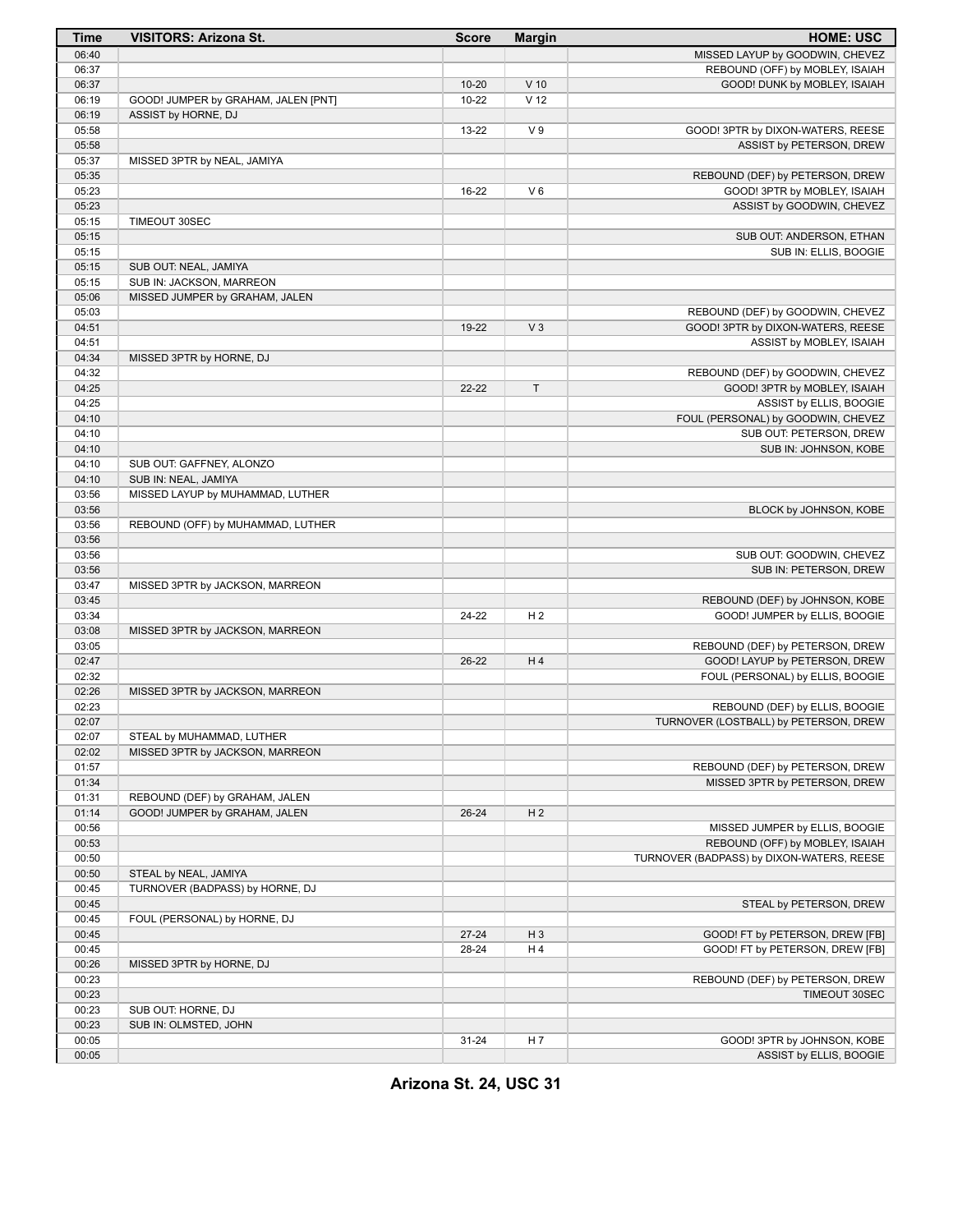| <b>Points (This Period)</b> | <b>ASU</b>     | <b>USC</b>     |
|-----------------------------|----------------|----------------|
| In the Paint                | 10             | 6              |
| Off Turns                   | 6              |                |
| 2nd Chance                  |                |                |
| <b>Fast Break</b>           |                |                |
| Bench                       |                |                |
| Per Poss                    | 0.750<br>11/32 | 0.912<br>13/34 |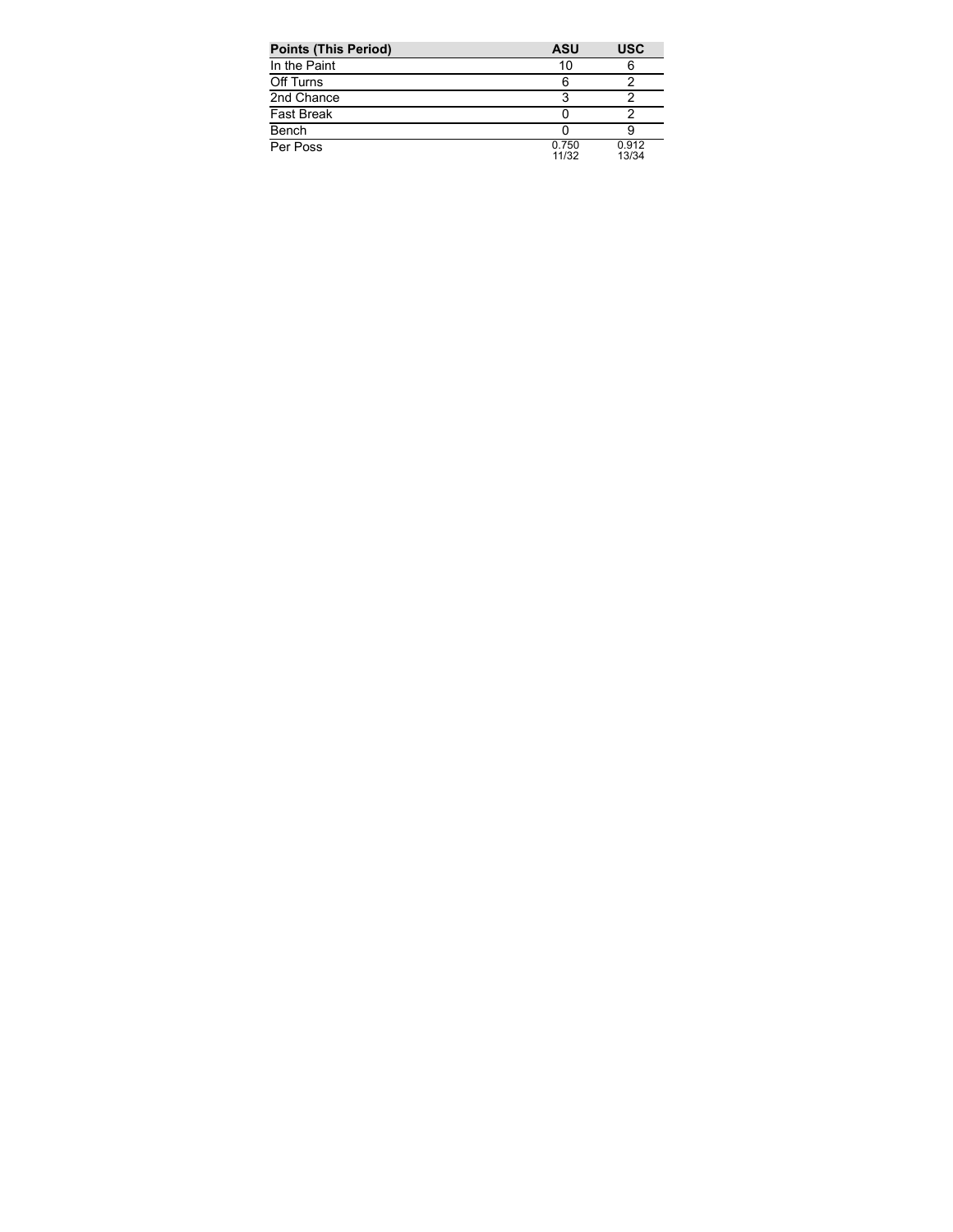### **Official Box Score Arizona St. vs USC Second Half Statistics Only January 24, 2022 at Galen Center - Los Angeles**



# **Arizona St. 32**

| No.               | Plaver                  | S | <b>Pts</b> | <b>FG</b> | 3FG      | <b>FT</b> | <b>OR</b> | <b>DR</b> | TR       | PF       | A | <b>TO</b> | <b>B</b> lk | Stl      | <b>Min</b> | $+/-$ |
|-------------------|-------------------------|---|------------|-----------|----------|-----------|-----------|-----------|----------|----------|---|-----------|-------------|----------|------------|-------|
| 00                | HORNE, DJ               | G | 9          | $3 - 8$   | $2-6$    | 1-1       | 0         | 0         | 0        | 1        | 0 | 2         | $\Omega$    | 2        | 16         | -8    |
| 02                | <b>GRAHAM, JALEN</b>    | F | 6          | $3 - 5$   | $0 - 1$  | $0 - 0$   | 1         | 2         | 3        | 3        |   | 2         | 0           | 1        | 16         | $-14$ |
| 03                | <b>JACKSON, MARREON</b> | G | 11         | $4 - 5$   | $3 - 4$  | $0-0$     | 0         | 1         | 1        | 0        |   | 2         | $\Omega$    | 0        | 19         | -14   |
| 14                | <b>BOAKYE, ENOCH</b>    | C | 0          | $0 - 0$   | $0 - 0$  | $0 - 0$   | 0         | 0         | 0        | 2        | 0 | 0         |             | 0        | 8          | $-7$  |
| 32                | GAFFNEY, ALONZO         | F | $\Omega$   | $0 - 1$   | $0 - 1$  | $0 - 0$   | 1         | 2         | 3        | 4        |   | 0         | 0           | $\Omega$ | 12         | $-7$  |
| 01                | MUHAMMAD, LUTHER        | G | 6          | $2-6$     | $0 - 2$  | $2 - 3$   | 1         | $\Omega$  | 1        |          |   | 0         | 0           | 0        | 9          | $-15$ |
| 11                | HURLEY, BOBBY           | G | 0          | $0 - 0$   | $0 - 0$  | $0 - 0$   | 0         | 0         | 0        | 0        | 0 | $\Omega$  | 0           | 0        | 1          | -1    |
| $12 \overline{ }$ | <b>BURNO, MICAH</b>     | G | $\Omega$   | $0 - 0$   | $0 - 0$  | $0 - 0$   | 0         | $\Omega$  | $\Omega$ | $\Omega$ | 0 | $\Omega$  | $\Omega$    | $\Omega$ | 1          | $-1$  |
| 15                | OLMSTED, JOHN           | F | $\Omega$   | $0 - 0$   | $0 - 0$  | $0 - 0$   | 0         | $\Omega$  | 0        | 0        | 0 | 0         | 0           | 0        | 1          | -1    |
| 55                | NEAL, JAMIYA            | F | 0          | $0 - 4$   | $0 - 2$  | $0 - 0$   | 0         | 1         | 1        | $\Omega$ | 2 | 0         | 0           | 0        | 17         | $-7$  |
|                   | TEAM                    |   |            |           |          |           | 0         | 1         | 1        | $\Omega$ |   | 1         |             |          |            |       |
|                   | <b>TOTALS</b>           |   | 32         | $12 - 29$ | $5 - 16$ | $3 - 4$   | 3         | 7         | 10       | 11       | 6 |           |             | 3.       | 100        |       |
|                   |                         |   |            |           |          |           |           |           |          |          |   |           |             |          |            |       |

| <b>Shooting By Period</b><br>Period | FG        | FG%   | 3FG      | 3FG%  | FТ      | FT%   | Deadball Rebounds: 1,1<br>Last FG Half: ASU - |
|-------------------------------------|-----------|-------|----------|-------|---------|-------|-----------------------------------------------|
| 2nd Half                            | $12 - 29$ | 41%   | $5 - 16$ | 31%   | $3 - 4$ | 75%   |                                               |
| Game                                | $22 - 64$ | 34.4% | $8 - 30$ | 26.7% | $4 - 5$ | 80.0% |                                               |

# **USC 47**

| No. | Player                   | S | <b>Pts</b> | <b>FG</b> | 3FG     | <b>FT</b> | <b>OR</b> | <b>DR</b>      | <b>TR</b>      | PF             | A        | <b>TO</b>    | <b>Blk</b>   | Stl          | Min | $+/-$ |
|-----|--------------------------|---|------------|-----------|---------|-----------|-----------|----------------|----------------|----------------|----------|--------------|--------------|--------------|-----|-------|
| 00  | ELLIS, BOOGIE            | G | 0          | $0 - 3$   | $0 - 1$ | $0-0$     |           | 0              |                | 0              | 0        | 0            | 0            | 0            | 6   | 1     |
| 01  | GOODWIN, CHEVEZ          | F | 9          | $4 - 5$   | $0 - 0$ | $1 - 2$   |           | 2              | 3              | 0              |          | 0            | 0            | 0            | 8   | 2     |
| 03  | <b>MOBLEY, ISAIAH</b>    | F | 4          | $1 - 3$   | $0 - 1$ | $2 - 2$   | 0         | 1              |                | 0              | 0        | 0            | 0            |              | 10  | 9     |
| 13  | PETERSON, DREW           | G |            | $3 - 3$   | $1 - 1$ | $0 - 0$   |           | 1              | 2              | 0              |          |              | $\mathbf{0}$ | 0            | 10  | 8     |
| 20  | ANDERSON, ETHAN          | G | 0          | $0-0$     | $0 - 0$ | $0-0$     | 0         | 1              |                |                |          | 2            | 0            | 0            | 8   | 1     |
| 02  | JOHNSON, KOBE            | F | 0          | $0 - 0$   | $0 - 0$ | $0 - 0$   | $\Omega$  | 0              | $\Omega$       |                | 4        |              | $\mathbf{0}$ | 1            | 8   | 14    |
| 04  | THOMAS, MALIK            | G | 1          | $0-0$     | $0-0$   | $1 - 2$   | 0         | 0              | $\mathbf{0}$   |                | 0        | 0            | 0            | 1            | 3   | 1     |
| 05  | <b>WHITE, ISAIAH</b>     | G | 6          | $1 - 3$   | $0 - 1$ | $4 - 4$   | 0         | $\overline{2}$ | $\overline{2}$ |                |          | 1            | $\mathbf{0}$ | 1            | 11  | 13    |
| 12  | COULIBALY, BOUBACAR      | F | 3          | $1 - 2$   | $0-0$   | $1 - 2$   | 2         | 1              | 3              | 2              |          | 0            |              | 0            | 8   | 4     |
| 15  | <b>BROOKER, ZACH</b>     | G | $\Omega$   | $0 - 0$   | $0 - 0$ | $0 - 0$   | $\Omega$  | $\Omega$       | $\Omega$       | $\Omega$       | 0        | $\mathbf{0}$ | $\Omega$     | $\mathbf{0}$ | 1   | 1     |
| 21  | DIXON-WATERS, REESE      | G | 2          | $0 - 2$   | $0 - 0$ | $2 - 2$   | 1         | 1              | $\overline{2}$ | $\Omega$       | 1        |              | 0            | 0            | 8   | 6     |
| 23  | AGBONKPOLO, MAX          | F | 12         | $5 - 8$   | $2 - 2$ | $0 - 0$   | 3         | 2              | 5              | $\Omega$       | 0        | 0            | $\Omega$     | $\Omega$     | 11  | 13    |
| 30  | <b>HORNERY, HARRISON</b> | F | 0          | $0 - 1$   | $0 - 1$ | $0-0$     | 0         | 0              | $\mathbf{0}$   | 0              | 0        | 0            | $\Omega$     | 1            | 4   | 0     |
| 32  | PARRIS, REGGIE           | F | $\Omega$   | $0 - 0$   | $0 - 0$ | $0 - 0$   | $\Omega$  | 0              | $\Omega$       | 1              | $\Omega$ | $\Omega$     | $\Omega$     | $\Omega$     | 1   | 1     |
| 55  | ROSS, AMAR               | G | 3          | $1 - 1$   | $1 - 1$ | $0 - 0$   | 0         | 2              | 2              | 0              | 0        | 0            | 0            | $\Omega$     | 1   | 1     |
|     | TEAM                     |   |            |           |         |           | 0         | 1              |                | 0              |          | 0            |              |              |     |       |
|     | TOTALS                   |   | 47         | 16-31     | $4 - 8$ | $11 - 14$ | 9         | 14             | 23             | $\overline{7}$ | 10       | 6            |              | 5            | 100 |       |

| <b>Shooting By Period</b><br>Period | FG        | FG%   | 3FG       | 3FG%  |           | FT%   |
|-------------------------------------|-----------|-------|-----------|-------|-----------|-------|
| 2nd Half                            | 16-31     | 52%   | 4-8       | 50%   | 11-14     | 79%   |
| Game                                | $27 - 59$ | 45.8% | $10 - 22$ | 45.5% | $14 - 19$ | 73.7% |

*Deadball Rebounds:* 4,1 *Last FG Half:* USC -

| Game Notes:                                                               | <b>Score</b> | 1st | 2 <sub>nd</sub> | <b>TOT</b> | <b>Points (This Period)</b> |                | ASU USC        |
|---------------------------------------------------------------------------|--------------|-----|-----------------|------------|-----------------------------|----------------|----------------|
| Officials: Michael Irving, Mike Scyphers, D.G. Nelson<br>Attendance: 2438 | ASU          | 24  | 32              | 56         | In the Paint                |                | 24             |
|                                                                           | <b>USC</b>   | 31  | 47              | 78         | Off Turns                   |                |                |
| Start Time: 11:11 PM ET                                                   |              |     |                 |            | 2nd Chance                  |                |                |
| End Time: 01:07 AM ET<br>Game Duration: 1:56                              |              |     |                 |            | <b>Fast Break</b>           |                | 10             |
| Conference Game:                                                          |              |     |                 |            | Bench                       |                | 27             |
|                                                                           |              |     |                 |            | Per Poss                    | 0.914<br>14/35 | 1.382<br>22/34 |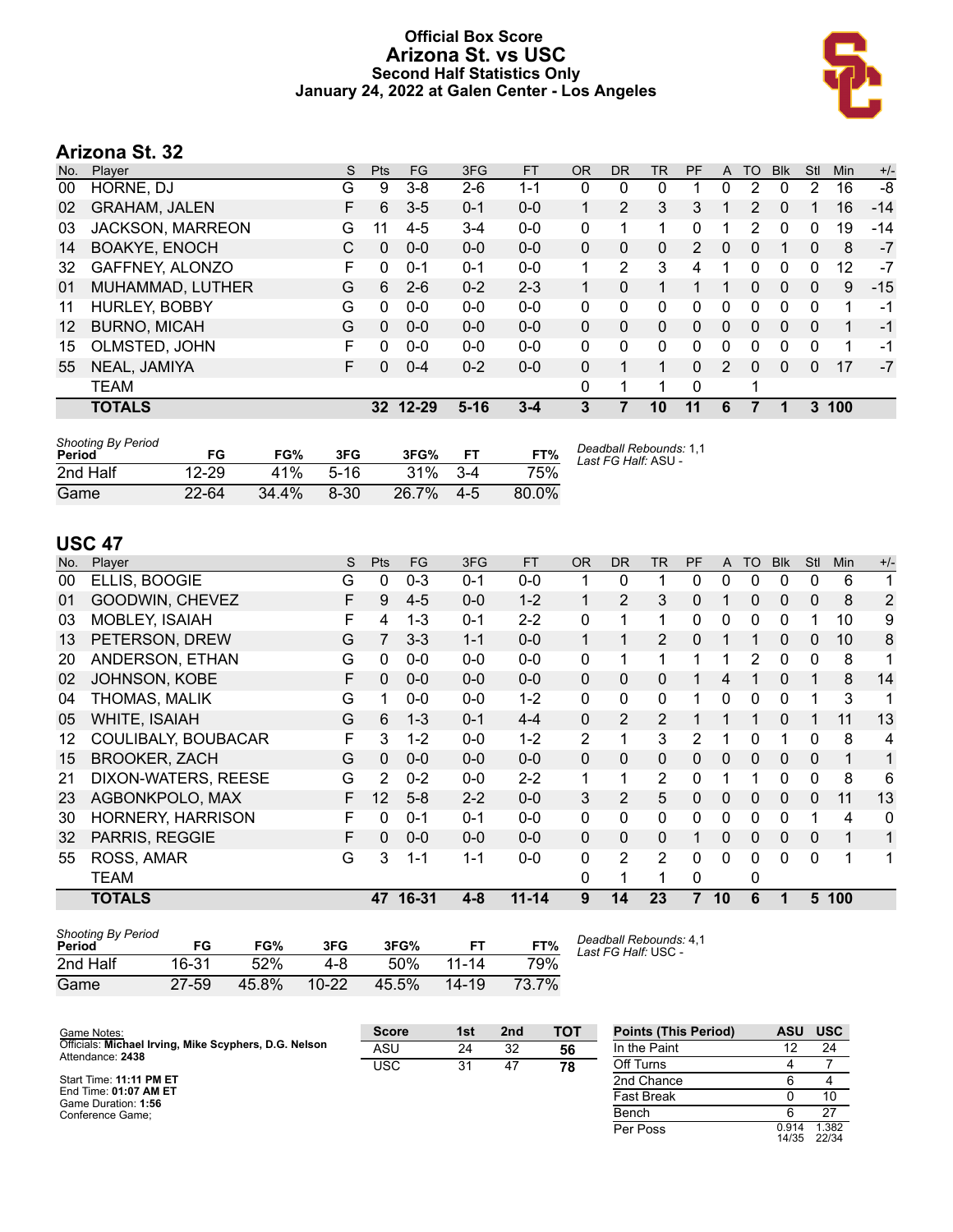#### **Official Play-By-Play Arizona St. vs USC Second Half January 24, 2022 at Galen Center - Los Angeles**



#### **Period 2**

<mark>Starters:</mark><br>Arizona St.: 0 HORNE,DJ (G); 2 GRAHAM,JALEN (F); 3 JACKSON,MARREON (G); 14 BOAKYE,ENOCH (C); 32 GAFFNEY,ALONZO (F);<br>USC: 0 ELLIS,BOOGIE (G); 1 GOODWIN,CHEVEZ (F); 3 MOBLEY,ISAIAH (F); 13 PETERSON,DREW (G); 20 A

| Time           | <b>VISITORS: Arizona St.</b>        | <b>Score</b> | <b>Margin</b>  | <b>HOME: USC</b>                                          |
|----------------|-------------------------------------|--------------|----------------|-----------------------------------------------------------|
| 20:00          |                                     |              |                | SUB OUT: JOHNSON, KOBE                                    |
| 20:00          |                                     |              |                | SUB OUT: DIXON-WATERS, REESE                              |
| 20:00          |                                     |              |                | SUB IN: GOODWIN, CHEVEZ                                   |
| 20:00          |                                     |              |                | SUB IN: ANDERSON, ETHAN                                   |
| 20:00          | SUB OUT: OLMSTED, JOHN              |              |                |                                                           |
| 20:00          | SUB OUT: NEAL, JAMIYA               |              |                |                                                           |
| 20:00          | SUB IN: HORNE, DJ                   |              |                |                                                           |
| 20:00          | SUB IN: GAFFNEY, ALONZO             |              |                |                                                           |
| 19:38          |                                     |              |                | MISSED 3PTR by ELLIS, BOOGIE                              |
| 19:38          |                                     |              |                | REBOUND (OFF) by PETERSON, DREW                           |
| 19:38          | FOUL (PERSONAL) by MUHAMMAD, LUTHER |              |                |                                                           |
| 19:38          | SUB OUT: MUHAMMAD, LUTHER           |              |                |                                                           |
| 19:38          | SUB IN: NEAL, JAMIYA                |              |                |                                                           |
| 19:25          |                                     |              |                | TURNOVER (BADPASS) by ANDERSON, ETHAN                     |
| 19:06          | MISSED 3PTR by HORNE, DJ            |              |                |                                                           |
| 19:03          |                                     |              |                | REBOUND (DEF) by MOBLEY, ISAIAH                           |
| 18:54          |                                     |              |                | MISSED JUMPER by GOODWIN, CHEVEZ                          |
| 18:52          | REBOUND (DEF) by GRAHAM, JALEN      |              |                |                                                           |
| 18:34          | MISSED 3PTR by NEAL, JAMIYA         |              |                |                                                           |
| 18:31          |                                     |              |                | REBOUND (DEF) by GOODWIN, CHEVEZ                          |
| 18:15          |                                     |              |                | TURNOVER (BADPASS) by PETERSON, DREW                      |
| 18:15          | STEAL by GRAHAM, JALEN              |              |                |                                                           |
| 18:06          | MISSED 3PTR by GRAHAM, JALEN        |              |                |                                                           |
| 18:05          |                                     |              |                | REBOUND (DEF) by TEAM                                     |
| 17:42          |                                     | 33-24        | H 9            | GOOD! LAYUP by GOODWIN, CHEVEZ                            |
| 17:42          |                                     |              |                | ASSIST by PETERSON, DREW                                  |
| 17:42          | FOUL (PERSONAL) by GAFFNEY, ALONZO  |              |                |                                                           |
| 17:41          |                                     |              |                | MISSED FT by GOODWIN, CHEVEZ                              |
| 17:40          | REBOUND (DEF) by GAFFNEY, ALONZO    |              |                |                                                           |
| 17:24          | GOOD! 3PTR by HORNE, DJ             | $33 - 27$    | H <sub>6</sub> |                                                           |
| 17:24          | ASSIST by GRAHAM, JALEN             |              |                |                                                           |
| 16:57          |                                     | 35-27        | H <sub>8</sub> | GOOD! LAYUP by GOODWIN, CHEVEZ                            |
| 16:57          |                                     |              |                | ASSIST by ANDERSON, ETHAN                                 |
| 16:40          | GOOD! LAYUP by HORNE, DJ            | 35-29        | H <sub>6</sub> |                                                           |
| 16:24          |                                     | 38-29        | H9             | GOOD! 3PTR by PETERSON, DREW                              |
| 16:03          | GOOD! 3PTR by JACKSON, MARREON      | 38-32        | H <sub>6</sub> |                                                           |
| 16:03          | ASSIST by NEAL, JAMIYA              |              |                |                                                           |
| 15:54          |                                     | 40-32        | H <sub>8</sub> | GOOD! JUMPER by GOODWIN, CHEVEZ                           |
| 15:54          | FOUL (PERSONAL) by GRAHAM, JALEN    |              |                |                                                           |
| 15:54<br>15:54 |                                     |              |                |                                                           |
| 15:54          | SUB OUT: GRAHAM, JALEN              |              |                |                                                           |
| 15:54          | SUB IN: BOAKYE, ENOCH               | 41-32        | H 9            | GOOD! FT by GOODWIN, CHEVEZ                               |
| 15:25          | GOOD! 3PTR by HORNE, DJ             | 41-35        | H <sub>6</sub> |                                                           |
| 15:00          |                                     | 43-35        | H8             |                                                           |
| 15:00          |                                     |              |                | GOOD! DUNK by MOBLEY, ISAIAH<br>ASSIST by GOODWIN, CHEVEZ |
| 14:31          | MISSED 3PTR by NEAL, JAMIYA         |              |                |                                                           |
| 14:28          |                                     |              |                | REBOUND (DEF) by GOODWIN, CHEVEZ                          |
| 14:19          |                                     |              |                | MISSED 3PTR by MOBLEY, ISAIAH                             |
| 14:16          |                                     |              |                | REBOUND (OFF) by GOODWIN, CHEVEZ                          |
| 14:05          |                                     |              |                | MISSED JUMPER by ELLIS, BOOGIE                            |
| 14:02          |                                     |              |                | REBOUND (OFF) by ELLIS, BOOGIE                            |
| 13:59          |                                     |              |                | MISSED JUMPER by ELLIS, BOOGIE                            |
| 13:58          | REBOUND (DEF) by GAFFNEY, ALONZO    |              |                |                                                           |
| 13:58          |                                     |              |                | SUB OUT: ELLIS, BOOGIE                                    |
| 13:58          |                                     |              |                | SUB IN: AGBONKPOLO, MAX                                   |
| 13:28          | TURNOVER (SHOTCLOCK) by TEAM        |              |                |                                                           |
| 13:28          | SUB OUT: BOAKYE, ENOCH              |              |                |                                                           |
| 13:28          | SUB IN: GRAHAM, JALEN               |              |                |                                                           |
| 13:04          |                                     |              |                | MISSED LAYUP by MOBLEY, ISAIAH                            |
| 13:02          | REBOUND (DEF) by JACKSON, MARREON   |              |                |                                                           |
| 12:54          | MISSED 3PTR by HORNE, DJ            |              |                |                                                           |
| 12:51          |                                     |              |                | REBOUND (DEF) by ANDERSON, ETHAN                          |
| 12:49          |                                     |              |                | TURNOVER (BADPASS) by ANDERSON, ETHAN                     |
| 12:49          | STEAL by HORNE, DJ                  |              |                |                                                           |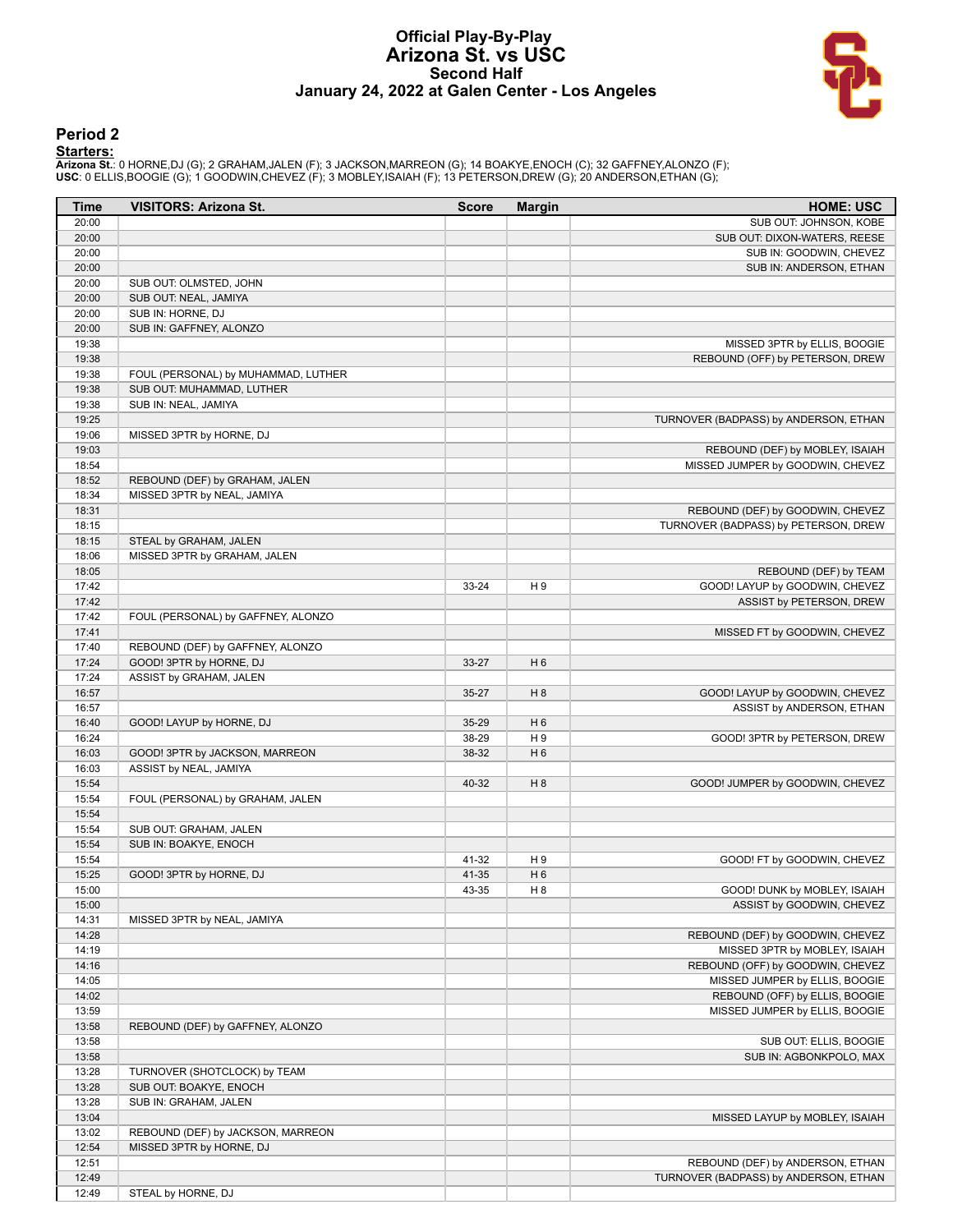| Time           | <b>VISITORS: Arizona St.</b>            | <b>Score</b> | <b>Margin</b> | <b>HOME: USC</b>                                                     |
|----------------|-----------------------------------------|--------------|---------------|----------------------------------------------------------------------|
| 12:23          |                                         |              |               | FOUL (PERSONAL) by ANDERSON, ETHAN                                   |
| 12:23          |                                         |              |               | SUB OUT: GOODWIN, CHEVEZ                                             |
| 12:23          |                                         |              |               | SUB OUT: ANDERSON, ETHAN                                             |
| 12:23          |                                         |              |               | SUB IN: JOHNSON, KOBE                                                |
| 12:23          |                                         |              |               | SUB IN: WHITE, ISAIAH                                                |
| 12:23<br>12:23 | TIMEOUT 30SEC                           |              |               |                                                                      |
| 12:11          | TURNOVER (BADPASS) by HORNE, DJ         |              |               |                                                                      |
| 12:11          |                                         |              |               | STEAL by MOBLEY, ISAIAH                                              |
| 11:54          | FOUL (PERSONAL) by HORNE, DJ            |              |               |                                                                      |
| 11:54          |                                         |              |               |                                                                      |
| 11:54          | SUB OUT: HORNE, DJ                      |              |               |                                                                      |
| 11:54          | SUB IN: MUHAMMAD, LUTHER                |              |               |                                                                      |
| 11:48          |                                         | 45-35        | H 10          | GOOD! LAYUP by AGBONKPOLO, MAX                                       |
| 11:48          |                                         |              |               | ASSIST by JOHNSON, KOBE                                              |
| 11:26          | MISSED 3PTR by JACKSON, MARREON         |              |               |                                                                      |
| 11:25          |                                         |              |               | REBOUND (DEF) by PETERSON, DREW                                      |
| 11:25<br>11:25 | FOUL (PERSONAL) by GAFFNEY, ALONZO      | 46-35        | H 11          |                                                                      |
| 11:25          |                                         | 47-35        | H 12          | GOOD! FT by WHITE, ISAIAH [FB]<br>GOOD! FT by WHITE, ISAIAH [FB]     |
| 11:25          | SUB OUT: NEAL, JAMIYA                   |              |               |                                                                      |
| 11:25          | SUB IN: HORNE, DJ                       |              |               |                                                                      |
| 11:16          | TURNOVER (BADPASS) by JACKSON, MARREON  |              |               |                                                                      |
| 11:16          |                                         |              |               | STEAL by WHITE, ISAIAH                                               |
| 11:08          | FOUL (PERSONAL) by GAFFNEY, ALONZO      |              |               |                                                                      |
| 11:03          |                                         | 49-35        | H 14          | GOOD! LAYUP by PETERSON, DREW [PNT]                                  |
| 10:40          | MISSED 3PTR by MUHAMMAD, LUTHER         |              |               |                                                                      |
| 10:37          | REBOUND (OFF) by GAFFNEY, ALONZO        |              |               |                                                                      |
| 10:32          | GOOD! JUMPER by JACKSON, MARREON        | 49-37        | H 12          |                                                                      |
| 10:32          | ASSIST by GAFFNEY, ALONZO               |              |               |                                                                      |
| 10:16<br>09:51 | MISSED 3PTR by GAFFNEY, ALONZO          | 51-37        | H 14          | GOOD! DUNK by PETERSON, DREW                                         |
| 09:49          |                                         |              |               | REBOUND (DEF) by AGBONKPOLO, MAX                                     |
| 09:32          | FOUL (PERSONAL) by GAFFNEY, ALONZO      |              |               |                                                                      |
| 09:32          |                                         | 52-37        | H 15          | GOOD! FT by MOBLEY, ISAIAH                                           |
| 09:32          | SUB OUT: GAFFNEY, ALONZO                |              |               |                                                                      |
| 09:32          | SUB IN: BOAKYE, ENOCH                   |              |               |                                                                      |
| 09:32          |                                         |              |               | SUB OUT: PETERSON, DREW                                              |
| 09:32          |                                         |              |               | SUB IN: DIXON-WATERS, REESE                                          |
| 09:32          |                                         | 53-37        | H 16          | GOOD! FT by MOBLEY, ISAIAH                                           |
| 09:32          |                                         |              |               | SUB OUT: MOBLEY, ISAIAH                                              |
| 09:32<br>09:16 | TURNOVER (LOSTBALL) by HORNE, DJ        |              |               | SUB IN: GOODWIN, CHEVEZ                                              |
| 09:16          |                                         |              |               | STEAL by JOHNSON, KOBE                                               |
| 09:03          |                                         | 55-37        | H 18          | GOOD! DUNK by GOODWIN, CHEVEZ                                        |
| 09:03          |                                         |              |               | ASSIST by JOHNSON, KOBE                                              |
| 09:02          |                                         |              |               | FOUL (TECH) by GOODWIN, CHEVEZ                                       |
| 09:02          | GOOD! FT by HORNE, DJ                   | 55-38        | H 17          |                                                                      |
| 09:02          |                                         |              |               | SUB OUT: GOODWIN, CHEVEZ                                             |
| 09:02          |                                         |              |               | SUB IN: COULIBALY, BOUBACAR                                          |
| 08:46          |                                         |              |               | FOUL (PERSONAL) by WHITE, ISAIAH                                     |
| 08:42          | MISSED 3PTR by HORNE, DJ                |              |               |                                                                      |
| 08:40          |                                         |              |               | REBOUND (DEF) by WHITE, ISAIAH                                       |
| 08:36<br>08:36 |                                         | 58-38        | H 20          | GOOD! 3PTR by AGBONKPOLO, MAX [FB]<br>ASSIST by JOHNSON, KOBE        |
| 08:34          | SUB OUT: HORNE, DJ                      |              |               |                                                                      |
| 08:34          | SUB IN: NEAL, JAMIYA                    |              |               |                                                                      |
| 08:21          |                                         |              |               | FOUL (PERSONAL) by JOHNSON, KOBE                                     |
| 08:21          | MISSED FT by MUHAMMAD, LUTHER           |              |               |                                                                      |
| 08:21          | REBOUND (OFF) by TEAM                   |              |               |                                                                      |
| 08:21          | GOOD! FT by MUHAMMAD, LUTHER            | 58-39        | H 19          |                                                                      |
| 08:09          |                                         | 61-39        | H 22          | GOOD! 3PTR by AGBONKPOLO, MAX                                        |
| 08:09          |                                         |              |               | ASSIST by COULIBALY, BOUBACAR                                        |
| 07:49          | MISSED LAYUP by MUHAMMAD, LUTHER        |              |               |                                                                      |
| 07:49<br>07:45 |                                         |              |               | BLOCK by COULIBALY, BOUBACAR<br>REBOUND (DEF) by COULIBALY, BOUBACAR |
| 07:41          |                                         | 63-39        | H 24          | GOOD! DUNK by WHITE, ISAIAH [FB]                                     |
| 07:41          |                                         |              |               | ASSIST by JOHNSON, KOBE                                              |
| 07:21          |                                         |              |               | FOUL (PERSONAL) by COULIBALY, BOUBACAR                               |
| 07:21          |                                         |              |               |                                                                      |
| 07:15          | TURNOVER (OUTOFBOUNDS) by GRAHAM, JALEN |              |               |                                                                      |
| 06:55          |                                         |              |               | MISSED LAYUP by AGBONKPOLO, MAX                                      |
| 06:55          | BLOCK by BOAKYE, ENOCH                  |              |               |                                                                      |
| 06:53          | REBOUND (DEF) by TEAM                   |              |               |                                                                      |
| 06:40          | GOOD! 3PTR by JACKSON, MARREON          | 63-42        | H 21          |                                                                      |
| 06:40          | ASSIST by MUHAMMAD, LUTHER              |              |               |                                                                      |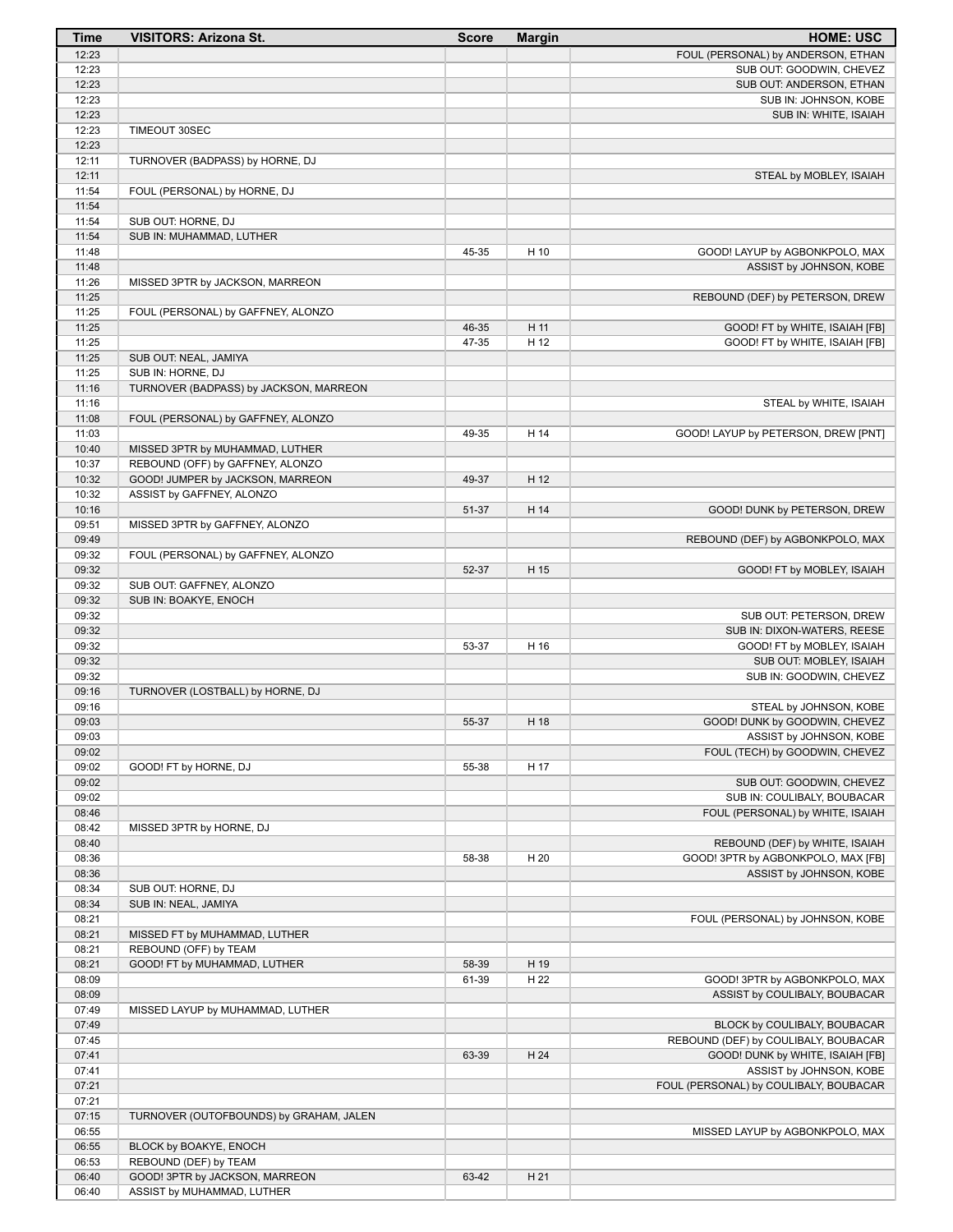| Time           | <b>VISITORS: Arizona St.</b>           | <b>Score</b> | <b>Margin</b> | <b>HOME: USC</b>                                                            |
|----------------|----------------------------------------|--------------|---------------|-----------------------------------------------------------------------------|
| 06:21          |                                        |              |               | MISSED JUMPER by AGBONKPOLO, MAX                                            |
| 06:18          |                                        |              |               | REBOUND (OFF) by AGBONKPOLO, MAX                                            |
| 06:11          |                                        |              |               | MISSED JUMPER by WHITE, ISAIAH                                              |
| 06:09          |                                        |              |               | REBOUND (OFF) by COULIBALY, BOUBACAR                                        |
| 05:52          |                                        |              |               | MISSED LAYUP by DIXON-WATERS, REESE                                         |
| 05:50          |                                        |              |               | REBOUND (OFF) by COULIBALY, BOUBACAR                                        |
| 05:48<br>05:47 |                                        |              |               | MISSED LAYUP by COULIBALY, BOUBACAR<br>REBOUND (OFF) by DIXON-WATERS, REESE |
| 05:47          | FOUL (PERSONAL) by BOAKYE, ENOCH       |              |               |                                                                             |
| 05:47          |                                        | 64-42        | H 22          | GOOD! FT by DIXON-WATERS, REESE                                             |
| 05:47          | SUB OUT: MUHAMMAD, LUTHER              |              |               |                                                                             |
| 05:47          | SUB IN: HORNE, DJ                      |              |               |                                                                             |
| 05:47          |                                        | 65-42        | H 23          | GOOD! FT by DIXON-WATERS, REESE                                             |
| 05:31          | MISSED 3PTR by HORNE, DJ               |              |               |                                                                             |
| 05:28          |                                        |              |               | REBOUND (DEF) by AGBONKPOLO, MAX                                            |
| 05:15          |                                        |              |               | TURNOVER (BADPASS) by JOHNSON, KOBE                                         |
| 05:15          | STEAL by HORNE, DJ                     |              |               |                                                                             |
| 05:03          | MISSED JUMPER by NEAL, JAMIYA          |              |               |                                                                             |
| 05:00<br>04:51 |                                        | 67-42        | H 25          | REBOUND (DEF) by DIXON-WATERS, REESE<br>GOOD! LAYUP by AGBONKPOLO, MAX      |
| 04:51          |                                        |              |               | ASSIST by DIXON-WATERS, REESE                                               |
| 04:27          | GOOD! 3PTR by JACKSON, MARREON         | 67-45        | H 22          |                                                                             |
| 04:27          | ASSIST by NEAL, JAMIYA                 |              |               |                                                                             |
| 04:09          | FOUL (PERSONAL) by BOAKYE, ENOCH       |              |               |                                                                             |
| 04:09          |                                        |              |               | MISSED FT by COULIBALY, BOUBACAR                                            |
| 04:09          |                                        |              |               | REBOUND (OFF) by TEAM                                                       |
| 04:09          |                                        |              |               | SUB OUT: JOHNSON, KOBE                                                      |
| 04:09          |                                        |              |               | SUB IN: HORNERY, HARRISON                                                   |
| 04:09          | SUB OUT: BOAKYE, ENOCH                 |              |               |                                                                             |
| 04:09          | SUB IN: GAFFNEY, ALONZO                |              |               |                                                                             |
| 04:09          |                                        | 68-45        | H 23          | GOOD! FT by COULIBALY, BOUBACAR                                             |
| 03:56<br>03:56 | TURNOVER (BADPASS) by JACKSON, MARREON |              |               |                                                                             |
| 03:52          |                                        |              |               | STEAL by HORNERY, HARRISON<br>TURNOVER (BADPASS) by DIXON-WATERS, REESE     |
| 03:52          |                                        |              |               |                                                                             |
| 03:33          | GOOD! JUMPER by GRAHAM, JALEN [PNT]    | 68-47        | H 21          |                                                                             |
| 03:15          |                                        |              |               | TURNOVER (BADPASS) by WHITE, ISAIAH                                         |
| 03:00          | GOOD! JUMPER by GRAHAM, JALEN [PNT]    | 68-49        | H 19          |                                                                             |
| 03:00          | ASSIST by JACKSON, MARREON             |              |               |                                                                             |
| 02:51          |                                        |              |               | MISSED 3PTR by WHITE, ISAIAH                                                |
| 02:48          |                                        |              |               | REBOUND (OFF) by AGBONKPOLO, MAX                                            |
| 02:47          |                                        |              |               | MISSED LAYUP by AGBONKPOLO, MAX                                             |
| 02:47          |                                        |              |               | REBOUND (OFF) by AGBONKPOLO, MAX                                            |
| 02:47<br>02:47 |                                        | 70-49        | H 21          | GOOD! LAYUP by AGBONKPOLO, MAX<br>SUB OUT: AGBONKPOLO, MAX                  |
| 02:47          |                                        |              |               | SUB IN: THOMAS, MALIK                                                       |
| 02:47          | SUB OUT: GAFFNEY, ALONZO               |              |               |                                                                             |
| 02:47          | SUB IN: MUHAMMAD, LUTHER               |              |               |                                                                             |
| 02:37          | MISSED JUMPER by HORNE, DJ             |              |               |                                                                             |
| 02:34          | REBOUND (OFF) by MUHAMMAD, LUTHER      |              |               |                                                                             |
| 02:32          | GOOD! JUMPER by MUHAMMAD, LUTHER [PNT] | 70-51        | H 19          |                                                                             |
| 02:13          | FOUL (PERSONAL) by GRAHAM, JALEN       |              |               |                                                                             |
| 02:13          |                                        | $71 - 51$    | H 20          | GOOD! FT by WHITE, ISAIAH                                                   |
| 02:13          |                                        | 72-51        | H 21          | GOOD! FT by WHITE, ISAIAH                                                   |
| 02:06          |                                        |              |               | FOUL (PERSONAL) by THOMAS, MALIK                                            |
| 02:01<br>01:51 | MISSED 3PTR by MUHAMMAD, LUTHER        |              |               | FOUL (PERSONAL) by COULIBALY, BOUBACAR                                      |
| 01:44          |                                        |              |               | REBOUND (DEF) by WHITE, ISAIAH                                              |
| 01:43          |                                        | 74-51        | H 23          | GOOD! DUNK by COULIBALY, BOUBACAR [FB]                                      |
| 01:43          |                                        |              |               | ASSIST by WHITE, ISAIAH                                                     |
| 01:23          | MISSED JUMPER by GRAHAM, JALEN         |              |               |                                                                             |
| 01:19          | REBOUND (OFF) by GRAHAM, JALEN         |              |               |                                                                             |
| 01:19          | GOOD! LAYUP by GRAHAM, JALEN           | 74-53        | H 21          |                                                                             |
| 01:09          |                                        |              |               | MISSED JUMPER by DIXON-WATERS, REESE                                        |
| 01:08          | REBOUND (DEF) by GRAHAM, JALEN         |              |               |                                                                             |
| 01:08          | TURNOVER (LOSTBALL) by GRAHAM, JALEN   |              |               |                                                                             |
| 01:08          |                                        |              |               | STEAL by THOMAS, MALIK                                                      |
| 01:08          | FOUL (PERSONAL) by GRAHAM, JALEN       |              |               |                                                                             |
| 01:08<br>01:08 |                                        |              |               | MISSED FT by THOMAS, MALIK<br>REBOUND (OFF) by TEAM                         |
| 01:08          |                                        |              |               | SUB OUT: WHITE, ISAIAH                                                      |
| 01:08          |                                        |              |               | SUB OUT: COULIBALY, BOUBACAR                                                |
| 01:08          |                                        |              |               | SUB OUT: DIXON-WATERS, REESE                                                |
| 01:08          |                                        |              |               | SUB IN: BROOKER, ZACH                                                       |
| 01:08          |                                        |              |               | SUB IN: PARRIS, REGGIE                                                      |
| 01:08          |                                        |              |               | SUB IN: ROSS, AMAR                                                          |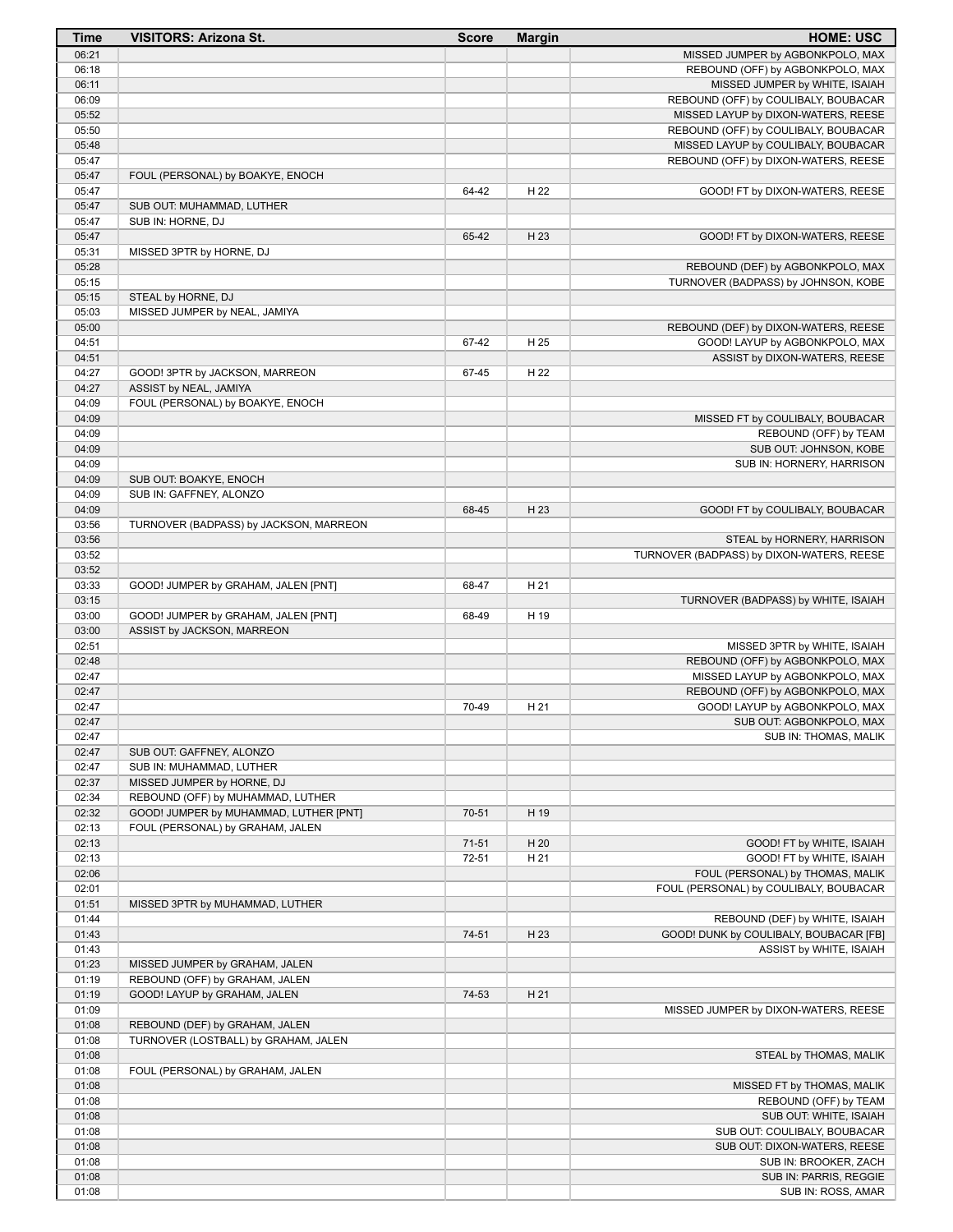| <b>Time</b> | <b>VISITORS: Arizona St.</b>           | <b>Score</b> | <b>Margin</b> | <b>HOME: USC</b>                  |
|-------------|----------------------------------------|--------------|---------------|-----------------------------------|
| 01:08       | SUB OUT: HORNE, DJ                     |              |               |                                   |
| 01:08       | SUB OUT: GRAHAM, JALEN                 |              |               |                                   |
| 01:08       | SUB OUT: JACKSON, MARREON              |              |               |                                   |
| 01:08       | SUB IN: HURLEY, BOBBY                  |              |               |                                   |
| 01:08       | SUB IN: BURNO, MICAH                   |              |               |                                   |
| 01:08       | SUB IN: OLMSTED, JOHN                  |              |               |                                   |
| 01:08       |                                        | 75-53        | H 22          | GOOD! FT by THOMAS, MALIK [FB]    |
| 00:56       | MISSED JUMPER by MUHAMMAD, LUTHER      |              |               |                                   |
| 00:53       |                                        |              |               | REBOUND (DEF) by ROSS, AMAR       |
| 00:46       |                                        |              |               | MISSED 3PTR by HORNERY, HARRISON  |
| 00:43       | REBOUND (DEF) by NEAL, JAMIYA          |              |               |                                   |
| 00:37       | MISSED LAYUP by NEAL, JAMIYA           |              |               |                                   |
| 00:34       |                                        |              |               | REBOUND (DEF) by ROSS, AMAR       |
| 00:31       |                                        | 78-53        | H 25          | GOOD! 3PTR by ROSS, AMAR          |
| 00:03       | GOOD! JUMPER by MUHAMMAD, LUTHER [PNT] | 78-55        | H 23          |                                   |
| 00:03       |                                        |              |               | FOUL (PERSONAL) by PARRIS, REGGIE |
| 00:03       | GOOD! FT by MUHAMMAD, LUTHER           | 78-56        | H 22          |                                   |

# **Arizona St. 56, USC 78**

| <b>Points (This Period)</b> | <b>ASU</b>     | <b>USC</b>     |
|-----------------------------|----------------|----------------|
| In the Paint                | 12             | 24             |
| Off Turns                   |                |                |
| 2nd Chance                  |                |                |
| <b>Fast Break</b>           |                | 10             |
| Bench                       |                | 27             |
| Per Poss                    | 0.914<br>14/35 | 1.382<br>22/34 |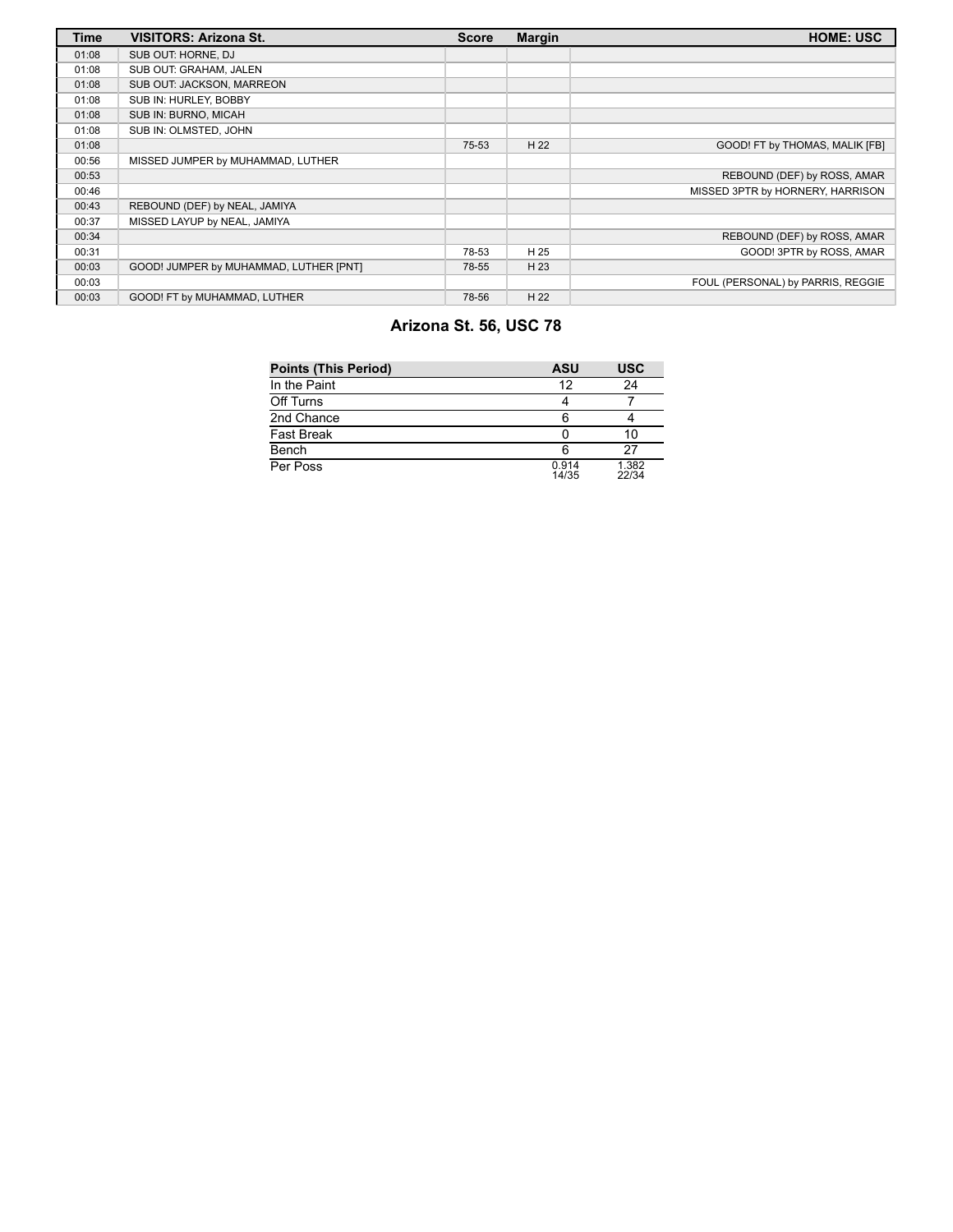#### **Official Scoring/Possession Reference Chart Arizona St. vs USC Period 1 January 24, 2022 at Galen Center - Los Angeles**



### **Period 1**

<mark>Starters:</mark><br>Arizona St.: 0 HORNE,DJ (G); 2 GRAHAM,JALEN (F); 3 JACKSON,MARREON (G); 14 BOAKYE,ENOCH (C); 32 GAFFNEY,ALONZO (F);<br>USC: 0 ELLIS,BOOGIE (G); 1 GOODWIN,CHEVEZ (F); 3 MOBLEY,ISAIAH (F); 13 PETERSON,DREW (G); 20 A

| <b>Time</b> | <b>VISITORS: Arizona St.</b>          | <b>Score</b> | <b>Margin</b>   | <b>HOME: USC</b>                      |
|-------------|---------------------------------------|--------------|-----------------|---------------------------------------|
| 19:31       | GOOD! JUMPER by HORNE, DJ             | $0 - 2$      | V <sub>2</sub>  |                                       |
| 18:57       |                                       | $2 - 2$      | T               | GOOD! JUMPER by PETERSON, DREW        |
| 18:36       | GOOD! 3PTR by HORNE, DJ               | $2 - 5$      | V <sub>3</sub>  |                                       |
| 17:29       | GOOD! 3PTR by JACKSON, MARREON        | $2 - 8$      | $V_6$           |                                       |
| 15:21       | GOOD! LAYUP by JACKSON, MARREON [PNT] | $2 - 10$     | V8              |                                       |
| 14:20       | GOOD! LAYUP by GRAHAM, JALEN          | $2 - 12$     | $V$ 10          |                                       |
| 13:47       |                                       | $5 - 12$     | V <sub>7</sub>  | GOOD! 3PTR by PETERSON, DREW          |
| 13:31       | GOOD! 3PTR by JACKSON, MARREON        | $5 - 15$     | $V$ 10          |                                       |
| 13:12       |                                       | $7 - 15$     | V8              | GOOD! JUMPER by GOODWIN, CHEVEZ [PNT] |
| 13:12       |                                       | $8 - 15$     | V <sub>7</sub>  | GOOD! FT by GOODWIN, CHEVEZ           |
| 10:51       | GOOD! LAYUP by JACKSON, MARREON       | $8 - 17$     | V <sub>9</sub>  |                                       |
| 07:28       | GOOD! LAYUP by GRAHAM, JALEN          | $8 - 19$     | V <sub>11</sub> |                                       |
| 07:28       | GOOD! FT by GRAHAM, JALEN             | $8 - 20$     | V <sub>12</sub> |                                       |
| 06:37       |                                       | $10 - 20$    | $V$ 10          | GOOD! DUNK by MOBLEY, ISAIAH          |
| 06:19       | GOOD! JUMPER by GRAHAM, JALEN [PNT]   | $10 - 22$    | V <sub>12</sub> |                                       |
| 05:58       |                                       | $13 - 22$    | V <sub>9</sub>  | GOOD! 3PTR by DIXON-WATERS, REESE     |
| 05:23       |                                       | 16-22        | $V_6$           | GOOD! 3PTR by MOBLEY, ISAIAH          |
| 04:51       |                                       | 19-22        | V <sub>3</sub>  | GOOD! 3PTR by DIXON-WATERS, REESE     |
| 04:25       |                                       | $22 - 22$    | $\mathsf{T}$    | GOOD! 3PTR by MOBLEY, ISAIAH          |
| 03:34       |                                       | $24-22$      | H <sub>2</sub>  | GOOD! JUMPER by ELLIS, BOOGIE         |
| 02:47       |                                       | 26-22        | H <sub>4</sub>  | GOOD! LAYUP by PETERSON, DREW         |
| 01:14       | GOOD! JUMPER by GRAHAM, JALEN         | $26 - 24$    | H <sub>2</sub>  |                                       |
| 00:45       |                                       | $27 - 24$    | $H_3$           | GOOD! FT by PETERSON, DREW [FB]       |
| 00:45       |                                       | 28-24        | H <sub>4</sub>  | GOOD! FT by PETERSON, DREW [FB]       |
| 00:05       |                                       | $31 - 24$    | H 7             | GOOD! 3PTR by JOHNSON, KOBE           |

**Arizona St. 24, USC 31**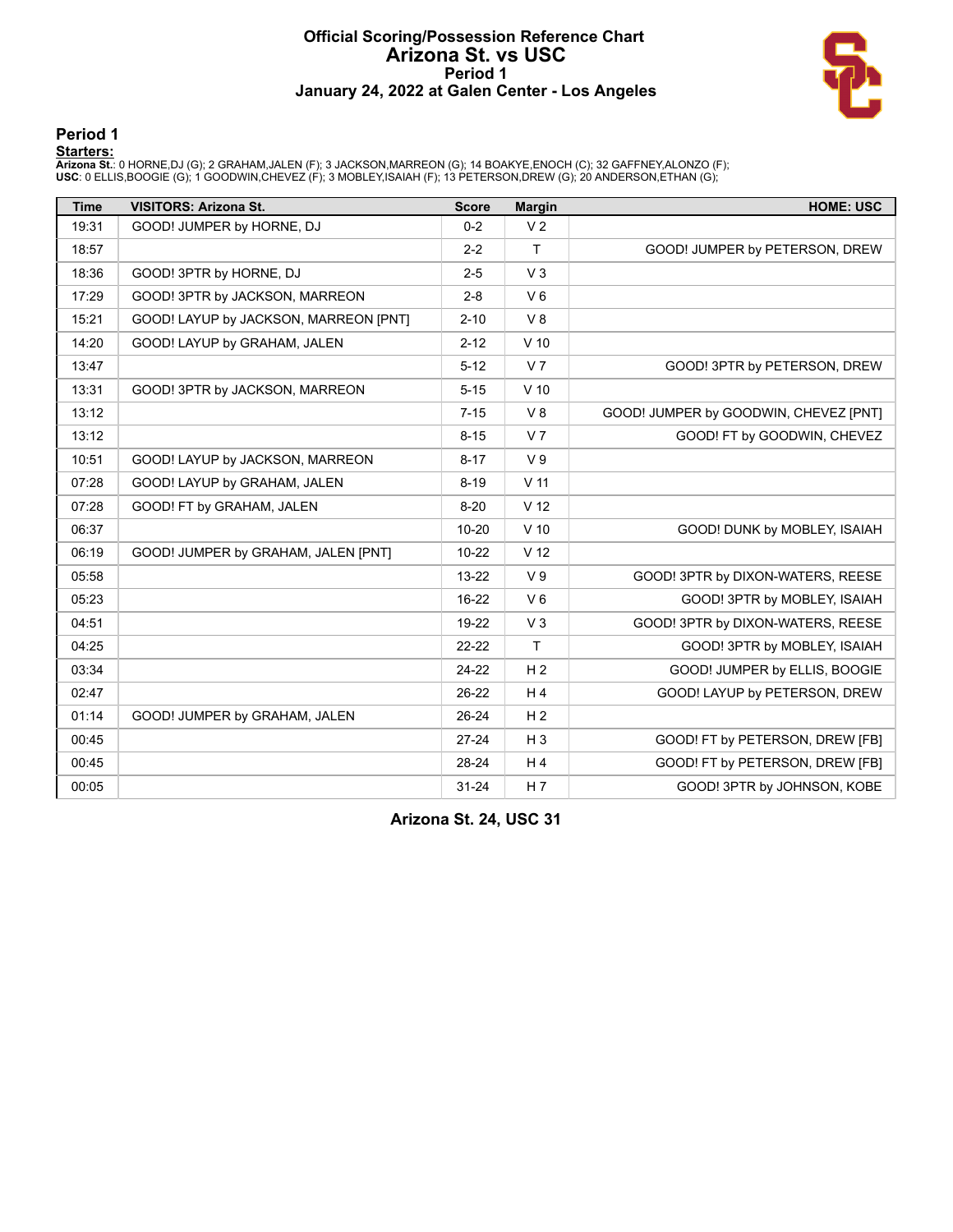#### **Official Scoring/Possession Reference Chart Arizona St. vs USC Period 2 January 24, 2022 at Galen Center - Los Angeles**



### **Period 2**

<mark>Starters:</mark><br>Arizona St.: 0 HORNE,DJ (G); 2 GRAHAM,JALEN (F); 3 JACKSON,MARREON (G); 14 BOAKYE,ENOCH (C); 32 GAFFNEY,ALONZO (F);<br>USC: 0 ELLIS,BOOGIE (G); 1 GOODWIN,CHEVEZ (F); 3 MOBLEY,ISAIAH (F); 13 PETERSON,DREW (G); 20 A

| <b>Time</b> | <b>VISITORS: Arizona St.</b>           | <b>Score</b> | <b>Margin</b>  | <b>HOME: USC</b>                       |
|-------------|----------------------------------------|--------------|----------------|----------------------------------------|
| 17:42       |                                        | 33-24        | H <sub>9</sub> | GOOD! LAYUP by GOODWIN, CHEVEZ         |
| 17:24       | GOOD! 3PTR by HORNE, DJ                | 33-27        | H <sub>6</sub> |                                        |
| 16:57       |                                        | 35-27        | H <sub>8</sub> | GOOD! LAYUP by GOODWIN, CHEVEZ         |
| 16:40       | GOOD! LAYUP by HORNE, DJ               | 35-29        | H <sub>6</sub> |                                        |
| 16:24       |                                        | 38-29        | H <sub>9</sub> | GOOD! 3PTR by PETERSON, DREW           |
| 16:03       | GOOD! 3PTR by JACKSON, MARREON         | 38-32        | H <sub>6</sub> |                                        |
| 15:54       |                                        | 40-32        | H <sub>8</sub> | GOOD! JUMPER by GOODWIN, CHEVEZ        |
| 15:54       |                                        | 41-32        | H <sub>9</sub> | GOOD! FT by GOODWIN, CHEVEZ            |
| 15:25       | GOOD! 3PTR by HORNE, DJ                | 41-35        | H <sub>6</sub> |                                        |
| 15:00       |                                        | 43-35        | H <sub>8</sub> | GOOD! DUNK by MOBLEY, ISAIAH           |
| 11:48       |                                        | 45-35        | H 10           | GOOD! LAYUP by AGBONKPOLO, MAX         |
| 11:25       |                                        | 46-35        | H 11           | GOOD! FT by WHITE, ISAIAH [FB]         |
| 11:25       |                                        | 47-35        | H 12           | GOOD! FT by WHITE, ISAIAH [FB]         |
| 11:03       |                                        | 49-35        | H 14           | GOOD! LAYUP by PETERSON, DREW [PNT]    |
| 10:32       | GOOD! JUMPER by JACKSON, MARREON       | 49-37        | H 12           |                                        |
| 10:16       |                                        | 51-37        | H 14           | GOOD! DUNK by PETERSON, DREW           |
| 09:32       |                                        | 52-37        | H 15           | GOOD! FT by MOBLEY, ISAIAH             |
| 09:32       |                                        | 53-37        | H 16           | GOOD! FT by MOBLEY, ISAIAH             |
| 09:03       |                                        | 55-37        | H 18           | GOOD! DUNK by GOODWIN, CHEVEZ          |
| 09:02       | GOOD! FT by HORNE, DJ                  | 55-38        | H 17           |                                        |
| 08:36       |                                        | 58-38        | H 20           | GOOD! 3PTR by AGBONKPOLO, MAX [FB]     |
| 08:21       | GOOD! FT by MUHAMMAD, LUTHER           | 58-39        | H 19           |                                        |
| 08:09       |                                        | 61-39        | H 22           | GOOD! 3PTR by AGBONKPOLO, MAX          |
| 07:41       |                                        | 63-39        | H 24           | GOOD! DUNK by WHITE, ISAIAH [FB]       |
| 06:40       | GOOD! 3PTR by JACKSON, MARREON         | 63-42        | H 21           |                                        |
| 05:47       |                                        | 64-42        | H 22           | GOOD! FT by DIXON-WATERS, REESE        |
| 05:47       |                                        | 65-42        | H 23           | GOOD! FT by DIXON-WATERS, REESE        |
| 04:51       |                                        | 67-42        | H 25           | GOOD! LAYUP by AGBONKPOLO, MAX         |
| 04:27       | GOOD! 3PTR by JACKSON, MARREON         | 67-45        | H 22           |                                        |
| 04:09       |                                        | 68-45        | H 23           | GOOD! FT by COULIBALY, BOUBACAR        |
| 03:33       | GOOD! JUMPER by GRAHAM, JALEN [PNT]    | 68-47        | H 21           |                                        |
| 03:00       | GOOD! JUMPER by GRAHAM, JALEN [PNT]    | 68-49        | H 19           |                                        |
| 02:47       |                                        | 70-49        | H 21           | GOOD! LAYUP by AGBONKPOLO, MAX         |
| 02:32       | GOOD! JUMPER by MUHAMMAD, LUTHER [PNT] | 70-51        | H 19           |                                        |
| 02:13       |                                        | $71 - 51$    | H 20           | GOOD! FT by WHITE, ISAIAH              |
| 02:13       |                                        | 72-51        | H 21           | GOOD! FT by WHITE, ISAIAH              |
| 01:43       |                                        | 74-51        | H 23           | GOOD! DUNK by COULIBALY, BOUBACAR [FB] |
| 01:19       | GOOD! LAYUP by GRAHAM, JALEN           | 74-53        | H 21           |                                        |
| 01:08       |                                        | 75-53        | H 22           | GOOD! FT by THOMAS, MALIK [FB]         |
| 00:31       |                                        | 78-53        | H 25           | GOOD! 3PTR by ROSS, AMAR               |
| 00:03       | GOOD! JUMPER by MUHAMMAD, LUTHER [PNT] | 78-55        | H 23           |                                        |
| 00:03       | GOOD! FT by MUHAMMAD, LUTHER           | 78-56        | H 22           |                                        |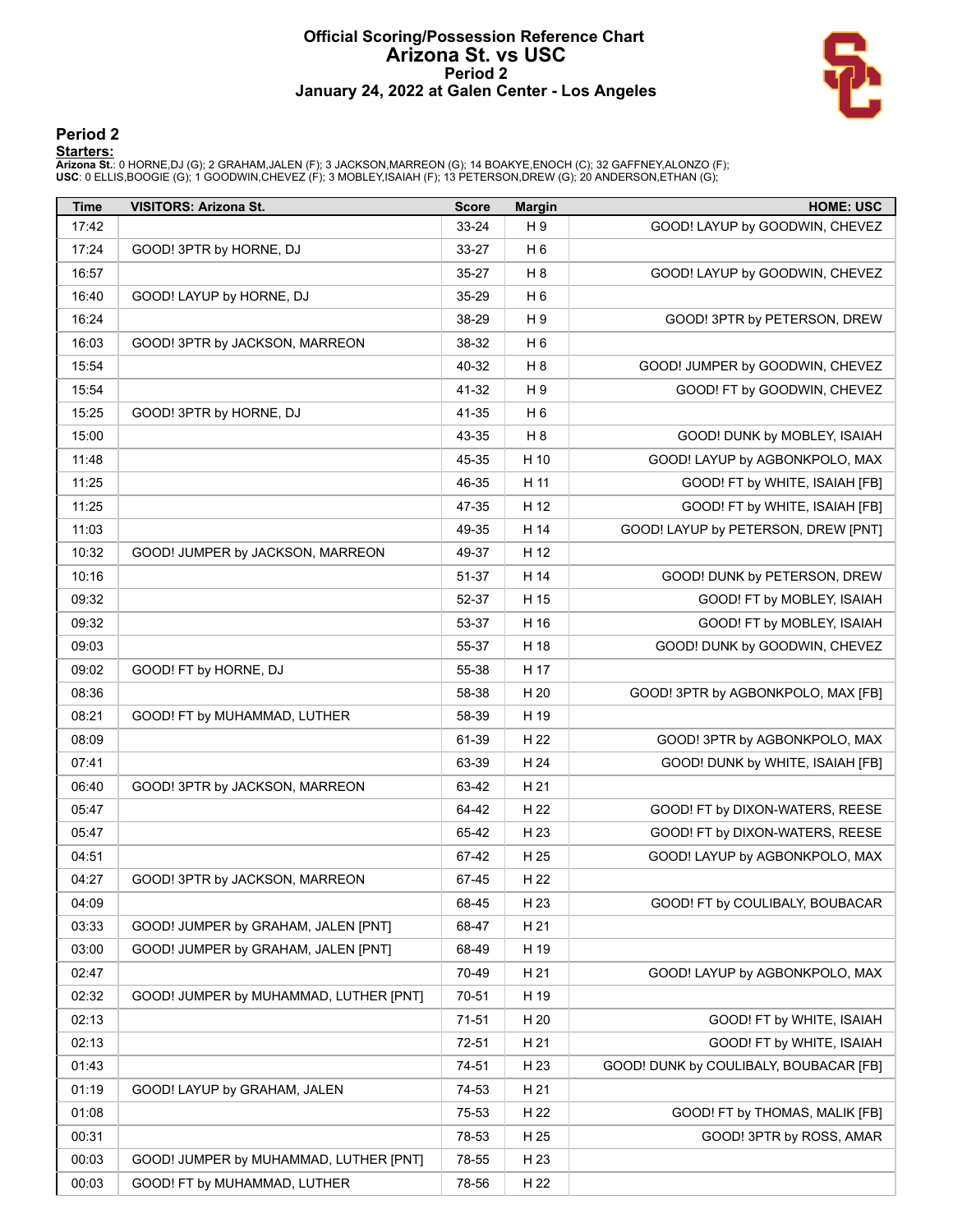**Arizona St. 56, USC 78**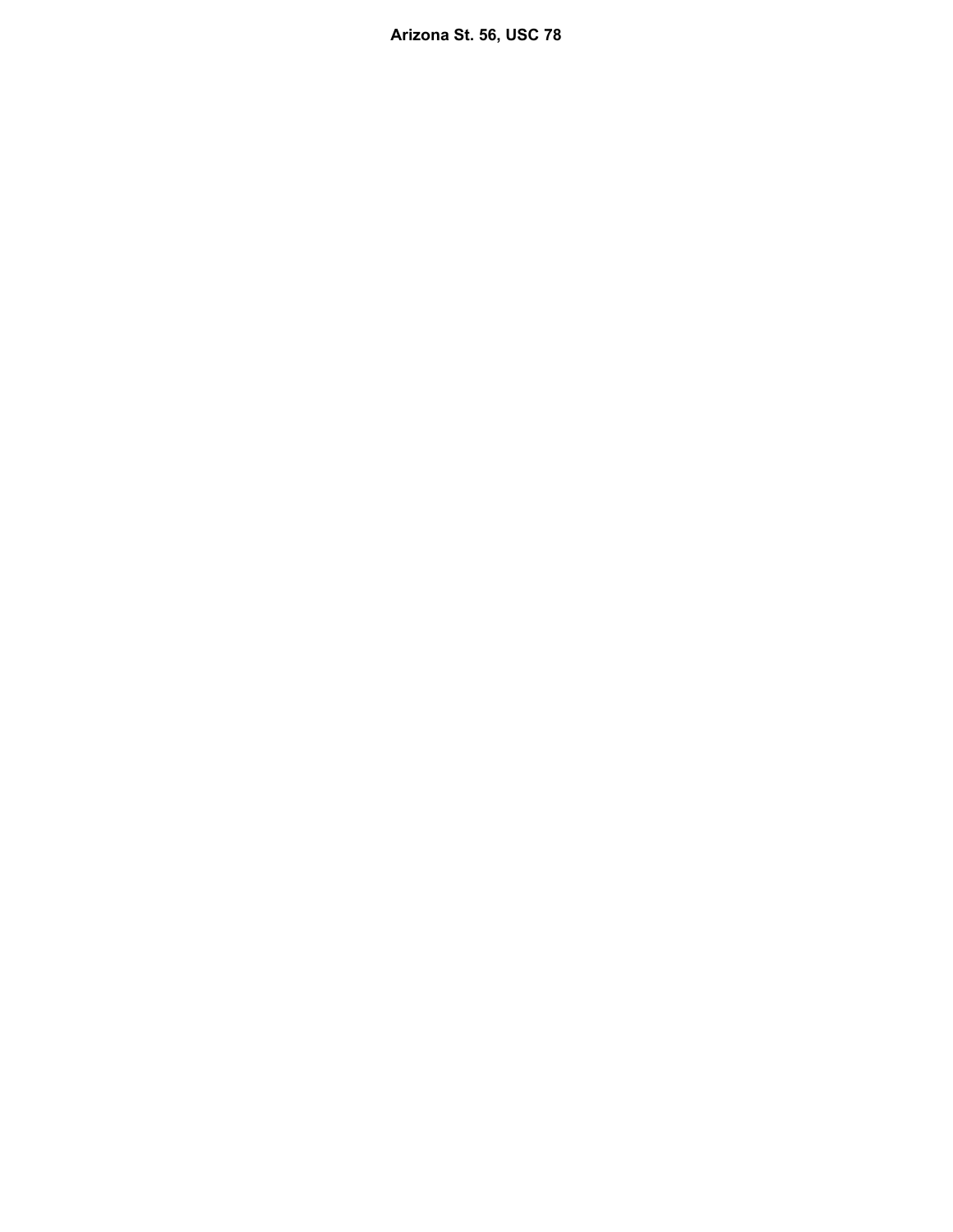#### **Official Substitutions Log Arizona St. vs USC Period 1 January 24, 2022 at Galen Center - Los Angeles**



| <b>VISITORS: Arizona St.</b> | <b>Time</b> | <b>Score</b> | <b>HOME: USC</b>            |
|------------------------------|-------------|--------------|-----------------------------|
| 0 HORNE.DJ                   |             |              | 0 ELLIS, BOOGIE             |
| 2 GRAHAM.JALEN               |             |              | 1 GOODWIN, CHEVEZ           |
| 3 JACKSON, MARREON           |             |              | 3 MOBLEY, ISAIAH            |
| 14 BOAKYE, ENOCH             |             |              | 13 PETERSON, DREW           |
| 32 GAFFNEY, ALONZO           |             |              | 20 ANDERSON, ETHAN          |
| SUB OUT: 14 BOAKYE, ENOCH    | 16:39       | $8 - 2$      |                             |
| SUB IN: 1 MUHAMMAD, LUTHER   | 16:39       |              |                             |
|                              | 15:59       | $8 - 2$      | SUB OUT: ANDERSON, ETHAN    |
|                              | 15:59       |              | SUB IN: AGBONKPOLO, MAX     |
|                              | 14:33       | $10 - 2$     | SUB OUT: ELLIS, BOOGIE      |
|                              | 14:33       |              | SUB IN: JOHNSON, KOBE       |
| SUB OUT: 1 MUHAMMAD, LUTHER  | 13:12       | $15 - 7$     |                             |
| SUB IN: 55 NEAL, JAMIYA      | 13:12       |              |                             |
| SUB OUT: 2 GRAHAM, JALEN     | 13:12       |              |                             |
| SUB IN: 14 BOAKYE, ENOCH     | 13:12       |              |                             |
|                              | 13:12       |              | SUB OUT: GOODWIN, CHEVEZ    |
|                              | 13:12       |              | SUB IN: WHITE, ISAIAH       |
|                              | 11:37       | $15 - 8$     | SUB OUT: PETERSON, DREW     |
|                              | 11:37       |              | SUB IN: ELLIS, BOOGIE       |
| SUB OUT: 32 GAFFNEY, ALONZO  | 11:37       |              |                             |
| SUB IN: 2 GRAHAM, JALEN      | 11:37       |              |                             |
|                              | 11:01       | $15 - 8$     | SUB OUT: AGBONKPOLO, MAX    |
|                              | 11:01       |              | SUB IN: ANDERSON, ETHAN     |
|                              | 10:02       | $17-8$       | SUB OUT: MOBLEY.ISAIAH      |
|                              | 10:02       |              | SUB OUT: WHITE, ISAIAH      |
|                              | 10:02       |              | SUB IN: GOODWIN, CHEVEZ     |
|                              | 10:02       |              | SUB IN: DIXON-WATERS, REESE |
| SUB OUT: 0 HORNE, DJ         | 10:02       |              |                             |
| SUB OUT: 14 BOAKYE, ENOCH    | 10:02       |              |                             |
| SUB IN: 1 MUHAMMAD, LUTHER   | 10:02       |              |                             |
| SUB IN: 32 GAFFNEY, ALONZO   | 10:02       |              |                             |
|                              | 08:15       | $17-8$       | SUB OUT: ELLIS, BOOGIE      |
|                              | 08:15       |              | SUB OUT: JOHNSON, KOBE      |
|                              | 08:15       |              | SUB IN: MOBLEY, ISAIAH      |
|                              | 08:15       |              | SUB IN: PETERSON, DREW      |
| SUB OUT: 3 JACKSON, MARREON  | 08:15       |              |                             |
| SUB IN: 0 HORNE, DJ          | 08:15       |              |                             |
|                              | 05:15       | $22 - 16$    | SUB OUT: ANDERSON, ETHAN    |
|                              | 05:15       |              | SUB IN: ELLIS, BOOGIE       |
| SUB OUT: 55 NEAL, JAMIYA     | 05:15       |              |                             |
| SUB IN: 3 JACKSON.MARREON    | 05:15       |              |                             |
|                              | 04:10       | 22-22        | SUB OUT: PETERSON, DREW     |
|                              | 04:10       |              | SUB IN: JOHNSON, KOBE       |
| SUB OUT: 32 GAFFNEY, ALONZO  | 04:10       |              |                             |
| SUB IN: 55 NEAL, JAMIYA      | 04:10       |              |                             |
|                              | 03:56       | $22 - 22$    | SUB OUT: GOODWIN, CHEVEZ    |
|                              | 03:56       |              | SUB IN: PETERSON, DREW      |
| SUB OUT: 0 HORNE, DJ         | 00:23       | 24-28        |                             |
| SUB IN: 15 OLMSTED, JOHN     | 00:23       |              |                             |

**Arizona St. 24, USC 31**